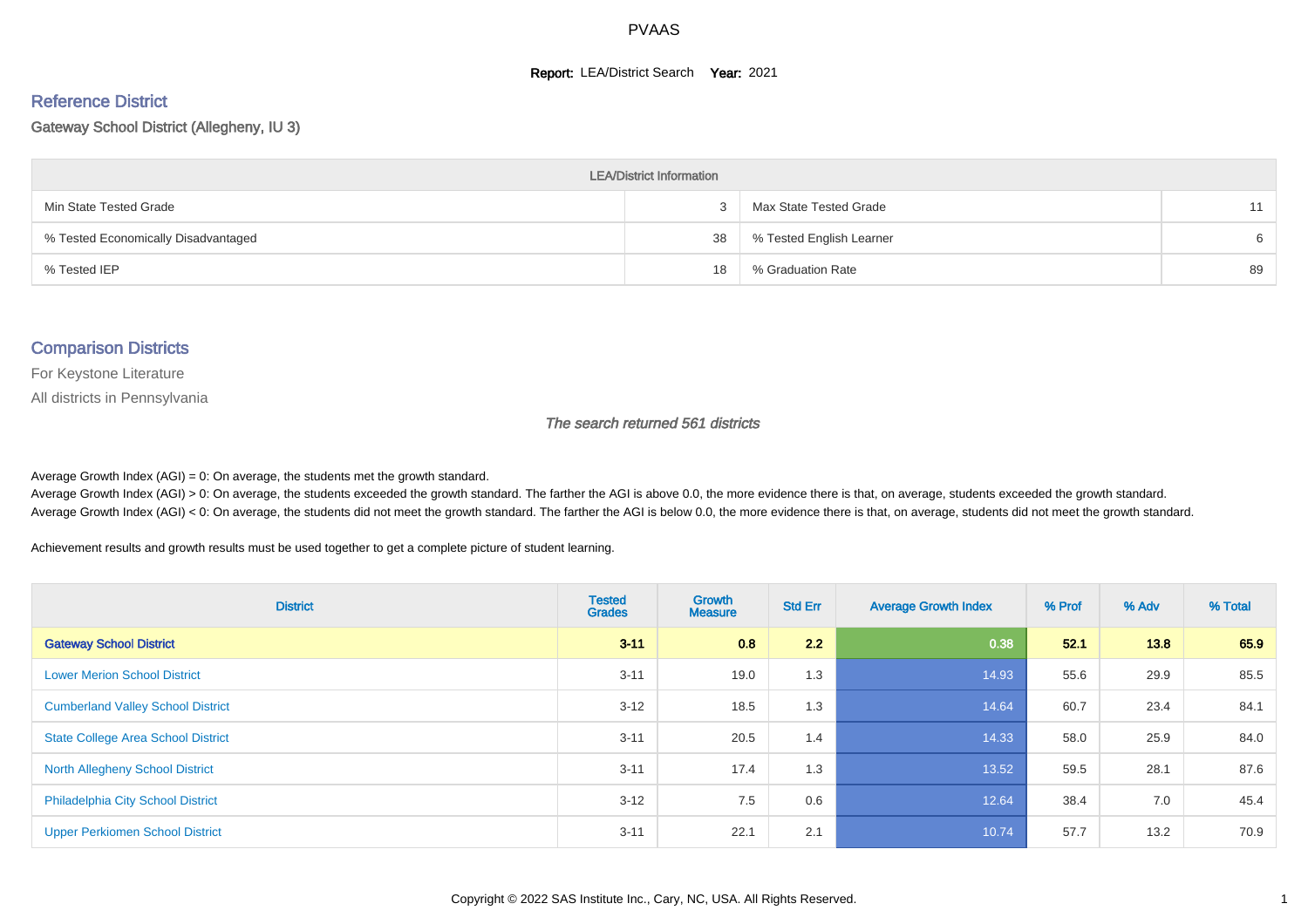| <b>District</b>                          | <b>Tested</b><br><b>Grades</b> | <b>Growth</b><br><b>Measure</b> | <b>Std Err</b> | <b>Average Growth Index</b> | % Prof | % Adv | % Total |
|------------------------------------------|--------------------------------|---------------------------------|----------------|-----------------------------|--------|-------|---------|
| <b>Gateway School District</b>           | $3 - 11$                       | 0.8                             | 2.2            | 0.38                        | 52.1   | 13.8  | 65.9    |
| <b>Downingtown Area School District</b>  | $3 - 11$                       | 12.1                            | 1.1            | 10.67                       | 60.0   | 23.5  | 83.6    |
| <b>Upper Saint Clair School District</b> | $3 - 11$                       | 18.5                            | 1.7            | 10.65                       | 61.8   | 30.1  | 91.9    |
| <b>West Chester Area School District</b> | $3 - 11$                       | 12.6                            | 1.2            | 10.38                       | 66.8   | 20.2  | 87.0    |
| <b>Norwin School District</b>            | $3 - 11$                       | 18.0                            | 1.7            | 10.37                       | 58.5   | 27.0  | 85.4    |
| <b>Dallastown Area School District</b>   | $3 - 11$                       | 13.5                            | 1.5            | 8.84                        | 56.0   | 17.9  | 73.8    |
| <b>Upper Dublin School District</b>      | $3 - 12$                       | 15.4                            | 1.8            | 8.53                        | 60.8   | 24.8  | 85.6    |
| <b>North Penn School District</b>        | $3 - 11$                       | 9.1                             | 1.1            | 8.36                        | 55.8   | 17.0  | 72.8    |
| <b>Souderton Area School District</b>    | $3 - 11$                       | 12.4                            | 1.5            | 8.28                        | 61.7   | 15.2  | 76.9    |
| <b>Colonial School District</b>          | $3 - 11$                       | 14.0                            | 1.7            | 8.21                        | 60.2   | 19.6  | 79.8    |
| <b>Bethlehem Area School District</b>    | $3 - 11$                       | 9.3                             | 1.1            | 8.15                        | 44.7   | 12.0  | 56.7    |
| <b>Springfield School District</b>       | $3 - 11$                       | 13.8                            | 1.7            | 7.99                        | 60.9   | 21.5  | 82.4    |
| <b>Great Valley School District</b>      | $3 - 11$                       | 15.0                            | 1.9            | 7.98                        | 50.0   | 35.0  | 85.0    |
| Northern York County School District     | $3 - 11$                       | 15.6                            | 2.0            | 7.98                        | 57.4   | 11.5  | 68.8    |
| <b>Pennsbury School District</b>         | $3 - 11$                       | 11.7                            | 1.5            | 7.90                        | 60.1   | 21.3  | 81.3    |
| <b>Tyrone Area School District</b>       | $3 - 12$                       | 19.7                            | 2.5            | 7.87                        | 60.4   | 16.7  | 77.1    |
| <b>Penn-Trafford School District</b>     | $3 - 11$                       | 13.4                            | 1.7            | 7.87                        | 62.3   | 21.9  | 84.2    |
| <b>Council Rock School District</b>      | $3 - 11$                       | 8.9                             | 1.2            | 7.65                        | 62.8   | 16.6  | 79.4    |
| <b>Upper Merion Area School District</b> | $3 - 11$                       | 15.3                            | 2.0            | 7.62                        | 59.3   | 19.3  | 78.6    |
| Pennsylvania Cyber Charter School        | $3 - 11$                       | 11.6                            | 1.5            | 7.54                        | 46.3   | 5.0   | 51.3    |
| <b>Valley View School District</b>       | $3 - 11$                       | 18.1                            | 2.4            | 7.42                        | 53.7   | 14.7  | 68.4    |
| <b>Reading School District</b>           | $3 - 11$                       | 10.1                            | 1.4            | 7.25                        | 24.7   | 2.4   | 27.2    |
| <b>Central York School District</b>      | $3 - 12$                       | 12.3                            | 1.7            | 7.20                        | 55.5   | 11.5  | 67.0    |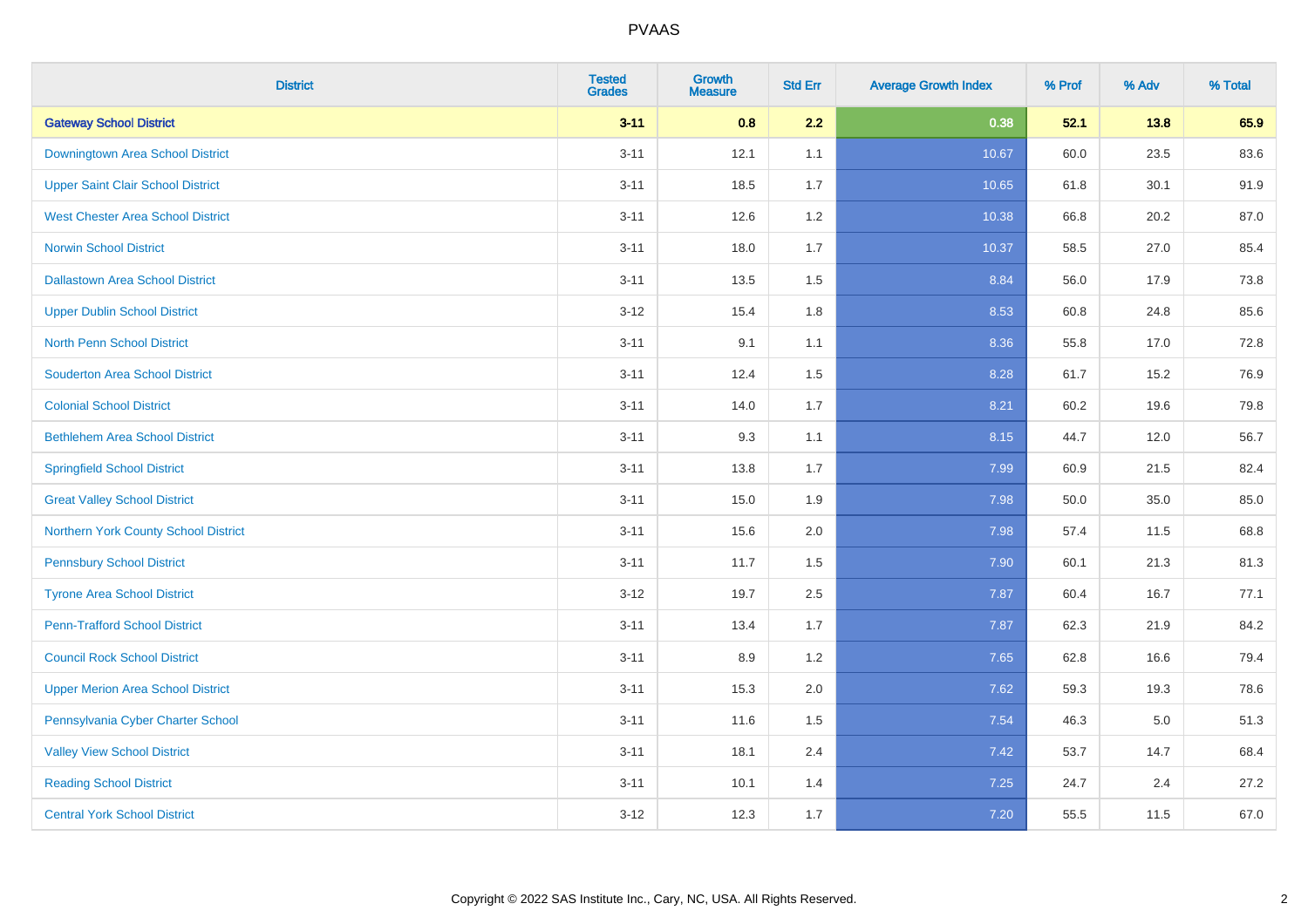| <b>District</b>                               | <b>Tested</b><br><b>Grades</b> | Growth<br><b>Measure</b> | <b>Std Err</b> | <b>Average Growth Index</b> | % Prof | % Adv | % Total |
|-----------------------------------------------|--------------------------------|--------------------------|----------------|-----------------------------|--------|-------|---------|
| <b>Gateway School District</b>                | $3 - 11$                       | 0.8                      | 2.2            | 0.38                        | 52.1   | 13.8  | 65.9    |
| <b>Delaware Valley School District</b>        | $3 - 11$                       | 12.6                     | 1.8            | 6.93                        | 55.2   | 16.2  | 71.4    |
| <b>Southern York County School District</b>   | $3 - 11$                       | 14.2                     | 2.1            | 6.91                        | 55.1   | 18.1  | 73.1    |
| <b>Wissahickon School District</b>            | $3 - 10$                       | 12.5                     | 1.8            | 6.85                        | 58.3   | 22.4  | 80.7    |
| <b>Hazleton Area School District</b>          | $3 - 11$                       | 9.6                      | 1.4            | 6.77                        | 45.0   | 7.8   | 52.9    |
| <b>Garnet Valley School District</b>          | $3 - 10$                       | 10.9                     | 1.7            | 6.53                        | 67.1   | 19.0  | 86.1    |
| <b>Derry Township School District</b>         | $3 - 10$                       | 12.8                     | 2.0            | 6.39                        | 54.8   | 25.8  | 80.6    |
| <b>Deer Lakes School District</b>             | $3 - 11$                       | 17.0                     | 2.7            | 6.32                        | 61.5   | 16.4  | 77.9    |
| <b>Pine-Richland School District</b>          | $3 - 11$                       | 11.5                     | 1.8            | 6.31                        | 60.6   | 24.4  | 85.0    |
| <b>Abington Heights School District</b>       | $3 - 11$                       | 13.5                     | 2.2            | 6.27                        | 58.3   | 16.2  | 74.5    |
| <b>Avon Grove School District</b>             | $3 - 10$                       | 10.0                     | 1.6            | 6.26                        | 56.3   | 18.6  | 74.9    |
| <b>Ridley School District</b>                 | $3 - 12$                       | 10.0                     | 1.6            | 6.10                        | 45.6   | 8.2   | 53.8    |
| <b>Saucon Valley School District</b>          | $3 - 11$                       | 14.7                     | 2.5            | 5.98                        | 48.7   | 20.2  | 69.0    |
| <b>Wilson School District</b>                 | $3 - 12$                       | 8.8                      | 1.5            | 5.96                        | 52.6   | 14.6  | 67.2    |
| <b>Mountain View School District</b>          | $3 - 11$                       | 20.9                     | 3.5            | 5.91                        | 57.8   | 20.3  | 78.1    |
| <b>Fleetwood Area School District</b>         | $3 - 10$                       | 12.2                     | 2.2            | 5.68                        | 53.5   | 11.6  | 65.2    |
| <b>Unionville-Chadds Ford School District</b> | $3 - 11$                       | 17.1                     | 3.1            | 5.51                        | 68.1   | 13.2  | 81.3    |
| <b>Mifflin County School District</b>         | $3 - 11$                       | 9.1                      | 1.7            | 5.49                        | 47.1   | 6.7   | 53.8    |
| Fox Chapel Area School District               | $3 - 11$                       | 9.8                      | 1.8            | 5.36                        | 56.6   | 28.6  | 85.2    |
| <b>Haverford Township School District</b>     | $3 - 11$                       | 8.0                      | 1.5            | 5.27                        | 53.0   | 25.5  | 78.6    |
| <b>Cocalico School District</b>               | $3 - 11$                       | 10.6                     | 2.0            | 5.18                        | 50.8   | 14.1  | 64.8    |
| <b>City CHS</b>                               | $10 - 11$                      | 13.6                     | 2.7            | 5.12                        | 45.8   | 3.0   | 48.8    |
| <b>Cornwall-Lebanon School District</b>       | $3 - 11$                       | 8.3                      | 1.6            | 5.08                        | 47.2   | 8.4   | 55.6    |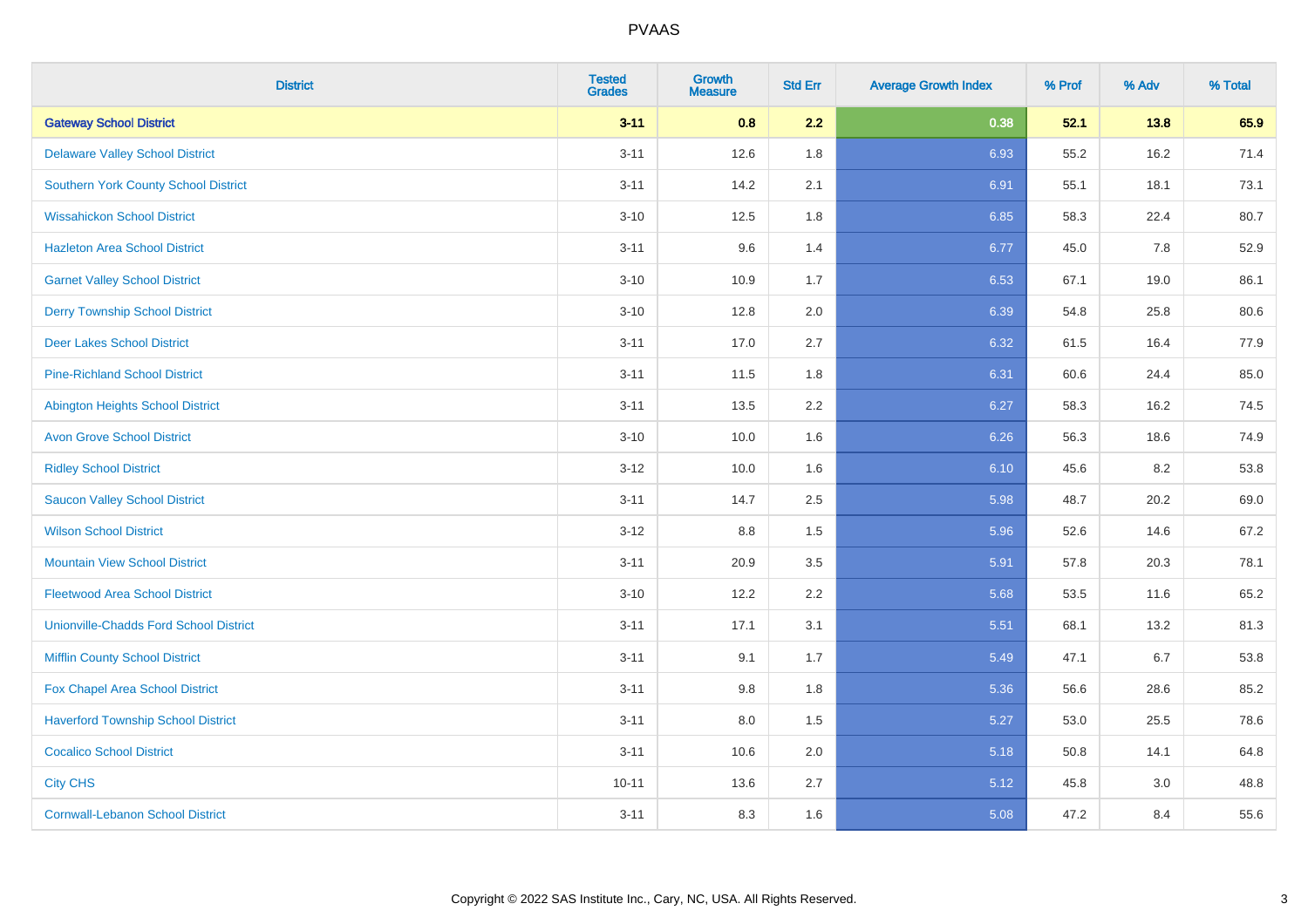| <b>District</b>                                    | <b>Tested</b><br><b>Grades</b> | <b>Growth</b><br><b>Measure</b> | <b>Std Err</b> | <b>Average Growth Index</b> | % Prof | % Adv | % Total |
|----------------------------------------------------|--------------------------------|---------------------------------|----------------|-----------------------------|--------|-------|---------|
| <b>Gateway School District</b>                     | $3 - 11$                       | 0.8                             | 2.2            | 0.38                        | 52.1   | 13.8  | 65.9    |
| <b>West Perry School District</b>                  | $3 - 11$                       | 12.5                            | 2.5            | 4.99                        | 56.6   | 8.4   | 65.0    |
| <b>York Suburban School District</b>               | $3 - 11$                       | 10.1                            | 2.1            | 4.91                        | 53.5   | 27.8  | 81.3    |
| <b>Commonwealth Charter Academy Charter School</b> | $3 - 10$                       | 9.1                             | 1.9            | 4.90                        | 47.2   | 9.1   | 56.3    |
| Shippensburg Area School District                  | $3 - 11$                       | 9.3                             | 1.9            | 4.84                        | 53.1   | 10.2  | 63.3    |
| Penns Valley Area School District                  | $3 - 12$                       | 14.0                            | 2.9            | 4.80                        | 41.9   | 23.1  | 65.0    |
| <b>Fort Leboeuf School District</b>                | $3 - 11$                       | 11.7                            | 2.5            | 4.73                        | 48.5   | 21.1  | 69.6    |
| <b>Conestoga Valley School District</b>            | $3 - 11$                       | 8.7                             | 1.8            | 4.69                        | 60.3   | 13.5  | 73.8    |
| <b>Derry Area School District</b>                  | $3 - 11$                       | 13.2                            | 2.8            | 4.69                        | 60.0   | 12.5  | 72.5    |
| <b>Littlestown Area School District</b>            | $3 - 11$                       | 11.4                            | 2.5            | 4.62                        | 55.2   | 10.4  | 65.6    |
| <b>Upper Darby School District</b>                 | $3 - 12$                       | 6.9                             | 1.5            | 4.62                        | 45.0   | 6.7   | 51.7    |
| Pocono Mountain School District                    | $3 - 12$                       | $6.8\,$                         | 1.5            | 4.62                        | 45.8   | 5.0   | 50.7    |
| Northern Bedford County School District            | $3 - 11$                       | 16.5                            | 3.6            | 4.58                        | 51.7   | 20.0  | 71.7    |
| <b>Spring-Ford Area School District</b>            | $3 - 11$                       | 6.0                             | 1.3            | 4.46                        | 60.8   | 16.5  | 77.4    |
| <b>Iroquois School District</b>                    | $3 - 11$                       | 13.1                            | 3.0            | 4.35                        | 48.2   | 7.8   | 56.0    |
| <b>Parkland School District</b>                    | $3 - 11$                       | 5.3                             | 1.2            | 4.30                        | 58.0   | 22.3  | 80.4    |
| <b>Centennial School District</b>                  | $3 - 10$                       | 7.1                             | 1.7            | 4.29                        | 50.1   | 8.7   | 58.9    |
| <b>Moon Area School District</b>                   | $3 - 11$                       | 8.2                             | 1.9            | 4.25                        | 58.7   | 18.5  | 77.2    |
| <b>Montoursville Area School District</b>          | $3 - 12$                       | 10.8                            | 2.5            | 4.24                        | 44.6   | 20.1  | 64.8    |
| <b>Greenwood School District</b>                   | $3 - 11$                       | 15.9                            | 3.9            | 4.11                        | 50.0   | 25.0  | 75.0    |
| <b>Greater Nanticoke Area School District</b>      | $3-12$                         | 11.2                            | 2.8            | 4.01                        | 38.0   | 12.4  | 50.4    |
| <b>William Penn School District</b>                | $3 - 12$                       | 8.3                             | 2.1            | 3.99                        | 35.6   | 3.0   | 38.7    |
| Lake-Lehman School District                        | $3 - 11$                       | 10.8                            | 2.7            | 3.93                        | 55.3   | 7.9   | 63.2    |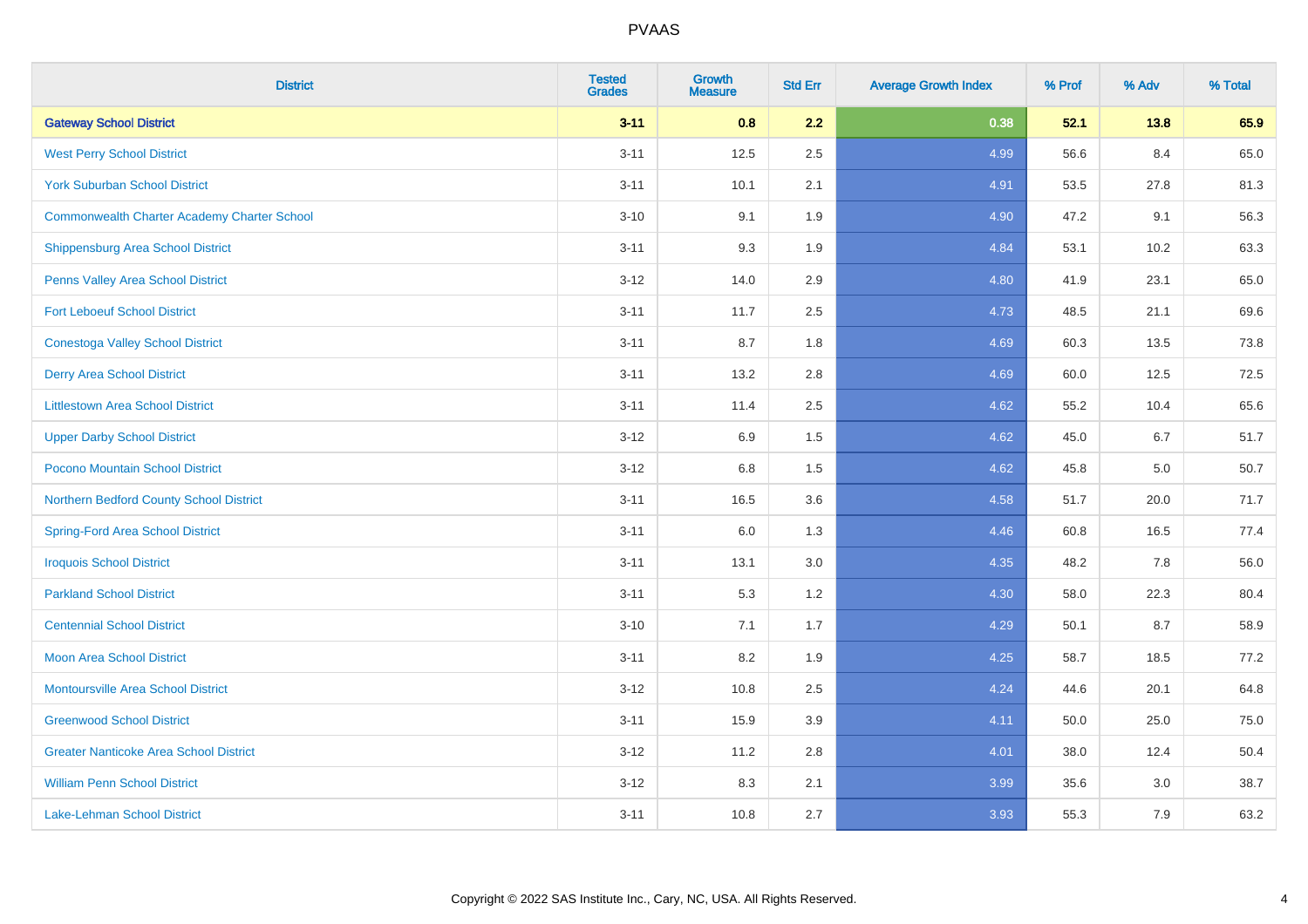| <b>District</b>                               | <b>Tested</b><br><b>Grades</b> | <b>Growth</b><br><b>Measure</b> | <b>Std Err</b> | <b>Average Growth Index</b> | % Prof | % Adv   | % Total |
|-----------------------------------------------|--------------------------------|---------------------------------|----------------|-----------------------------|--------|---------|---------|
| <b>Gateway School District</b>                | $3 - 11$                       | 0.8                             | 2.2            | 0.38                        | 52.1   | 13.8    | 65.9    |
| <b>Freeport Area School District</b>          | $3 - 10$                       | 9.7                             | 2.5            | 3.91                        | 57.5   | 17.8    | 75.3    |
| <b>Allentown City School District</b>         | $3 - 12$                       | 5.3                             | 1.4            | 3.88                        | 25.3   | 2.7     | 28.0    |
| <b>Eastern Lebanon County School District</b> | $3 - 11$                       | 8.6                             | 2.2            | 3.84                        | 48.8   | 11.4    | 60.3    |
| <b>Octorara Area School District</b>          | $3 - 11$                       | 9.1                             | 2.4            | 3.82                        | 52.1   | 8.5     | 60.6    |
| <b>Midd-West School District</b>              | $3 - 11$                       | 10.3                            | 2.7            | 3.80                        | 58.0   | 13.4    | 71.4    |
| <b>Mckeesport Area School District</b>        | $3 - 12$                       | 9.0                             | 2.4            | 3.72                        | 31.0   | 4.5     | 35.5    |
| <b>Eastern York School District</b>           | $3 - 11$                       | 9.6                             | 2.6            | 3.71                        | 56.3   | 12.6    | 68.9    |
| <b>Hamburg Area School District</b>           | $3 - 11$                       | 8.9                             | 2.5            | 3.63                        | 43.5   | 8.2     | 51.7    |
| <b>West Shore School District</b>             | $3 - 12$                       | 5.0                             | 1.4            | 3.59                        | 54.2   | 9.4     | 63.6    |
| Selinsgrove Area School District              | $3 - 12$                       | 8.3                             | 2.3            | 3.54                        | 56.8   | 10.0    | 66.8    |
| Pen Argyl Area School District                | $3 - 12$                       | 9.2                             | 2.7            | 3.46                        | 50.0   | 12.6    | 62.6    |
| Ambridge Area School District                 | $3 - 12$                       | 9.1                             | 2.6            | 3.46                        | 50.4   | 10.7    | 61.1    |
| <b>Whitehall-Coplay School District</b>       | $3 - 11$                       | 6.1                             | 1.8            | 3.45                        | 49.3   | 7.4     | 56.6    |
| <b>School Lane Charter School</b>             | $3 - 11$                       | 12.4                            | 3.6            | 3.43                        | 59.1   | $9.8\,$ | 68.9    |
| Pennsylvania Virtual Charter School           | $3 - 11$                       | 11.8                            | 3.5            | 3.37                        | 56.5   | 11.1    | 67.6    |
| Mastery Charter School - Hardy Williams       | $3 - 11$                       | 11.4                            | 3.4            | 3.33                        | 44.3   | 5.7     | 50.0    |
| <b>Central Dauphin School District</b>        | $3 - 11$                       | 4.4                             | 1.3            | 3.32                        | 53.3   | 7.4     | 60.7    |
| Mechanicsburg Area School District            | $3 - 11$                       | 5.9                             | 1.8            | 3.29                        | 57.2   | 13.7    | 70.9    |
| <b>East Penn School District</b>              | $3 - 11$                       | 4.1                             | 1.3            | 3.27                        | 55.8   | 11.5    | 67.3    |
| <b>Tech Freire Charter School</b>             | $9 - 11$                       | 9.3                             | 2.9            | 3.26                        | 18.0   | 1.1     | 19.1    |
| <b>Wayne Highlands School District</b>        | $3 - 11$                       | 7.8                             | 2.4            | 3.23                        | 52.3   | 13.1    | 65.4    |
| <b>Sayre Area School District</b>             | $3 - 11$                       | 11.2                            | 3.5            | 3.20                        | 52.2   | 7.5     | 59.7    |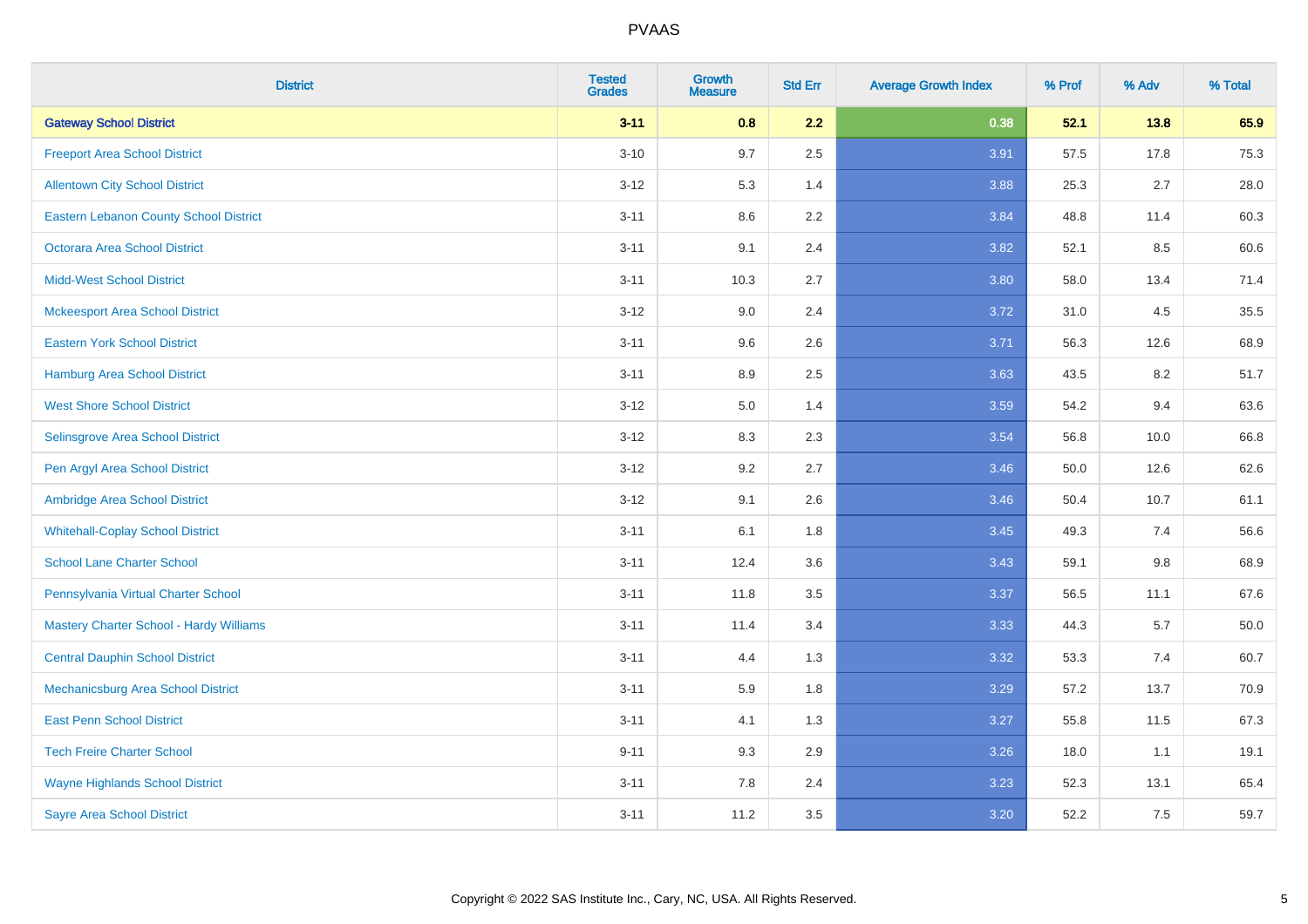| <b>District</b>                                | <b>Tested</b><br><b>Grades</b> | <b>Growth</b><br><b>Measure</b> | <b>Std Err</b> | <b>Average Growth Index</b> | % Prof | % Adv | % Total |
|------------------------------------------------|--------------------------------|---------------------------------|----------------|-----------------------------|--------|-------|---------|
| <b>Gateway School District</b>                 | $3 - 11$                       | 0.8                             | 2.2            | 0.38                        | 52.1   | 13.8  | 65.9    |
| Jamestown Area School District                 | $3 - 11$                       | 13.5                            | 4.2            | 3.19                        | 64.4   | 13.3  | 77.8    |
| <b>Bethel Park School District</b>             | $3 - 11$                       | 5.6                             | 1.8            | 3.18                        | 65.3   | 18.6  | 83.9    |
| <b>Avon Grove Charter School</b>               | $3 - 11$                       | 9.0                             | 2.9            | 3.13                        | 58.8   | 16.7  | 75.5    |
| <b>Ephrata Area School District</b>            | $3 - 11$                       | 5.6                             | 1.8            | 3.12                        | 54.7   | 9.5   | 64.2    |
| <b>Connellsville Area School District</b>      | $3 - 11$                       | 6.1                             | 2.0            | 3.05                        | 45.4   | 7.8   | 53.2    |
| Northern Cambria School District               | $3 - 11$                       | 10.0                            | 3.3            | 3.04                        | 47.4   | 5.1   | 52.6    |
| Saint Marys Area School District               | $3 - 11$                       | 7.8                             | 2.6            | 3.04                        | 57.0   | 8.2   | 65.2    |
| <b>Cranberry Area School District</b>          | $3 - 12$                       | 9.2                             | 3.0            | 3.04                        | 47.5   | 10.2  | 57.6    |
| Northeastern York School District              | $3 - 11$                       | 5.9                             | 2.0            | 3.03                        | 51.1   | 16.6  | 67.6    |
| <b>Neshaminy School District</b>               | $3 - 11$                       | 4.0                             | 1.3            | 3.02                        | 58.7   | 9.5   | 68.2    |
| Palmyra Area School District                   | $3 - 11$                       | 5.6                             | 1.9            | 2.96                        | 56.4   | 15.6  | 72.0    |
| <b>Montgomery Area School District</b>         | $3 - 11$                       | 10.7                            | 3.6            | 2.96                        | 48.7   | 12.4  | 61.1    |
| <b>Dover Area School District</b>              | $3 - 12$                       | 6.0                             | 2.1            | 2.94                        | 52.2   | 6.0   | 58.2    |
| Daniel Boone Area School District              | $3 - 12$                       | 5.7                             | 2.0            | 2.88                        | 51.0   | 11.5  | 62.6    |
| <b>Stroudsburg Area School District</b>        | $3 - 11$                       | 5.5                             | 1.9            | 2.88                        | 48.1   | 4.2   | 52.3    |
| <b>Hollidaysburg Area School District</b>      | $3 - 11$                       | 6.0                             | 2.1            | 2.88                        | 57.1   | 12.3  | 69.4    |
| <b>Hempfield Area School District</b>          | $3 - 12$                       | 4.6                             | 1.6            | 2.86                        | 53.5   | 20.1  | 73.6    |
| <b>Jenkintown School District</b>              | $3 - 11$                       | 12.5                            | 4.4            | 2.84                        | 54.6   | 29.6  | 84.1    |
| Lehigh Valley Charter High School For The Arts | $9 - 10$                       | 7.3                             | 2.6            | 2.82                        | 62.3   | 18.2  | 80.5    |
| <b>Peters Township School District</b>         | $3 - 11$                       | 5.0                             | 1.8            | 2.76                        | 59.8   | 26.1  | 85.9    |
| <b>Warwick School District</b>                 | $3 - 11$                       | 5.2                             | 1.9            | 2.76                        | 46.4   | 17.0  | 63.3    |
| <b>Mars Area School District</b>               | $3 - 10$                       | 5.7                             | 2.1            | 2.75                        | 57.9   | 18.2  | 76.1    |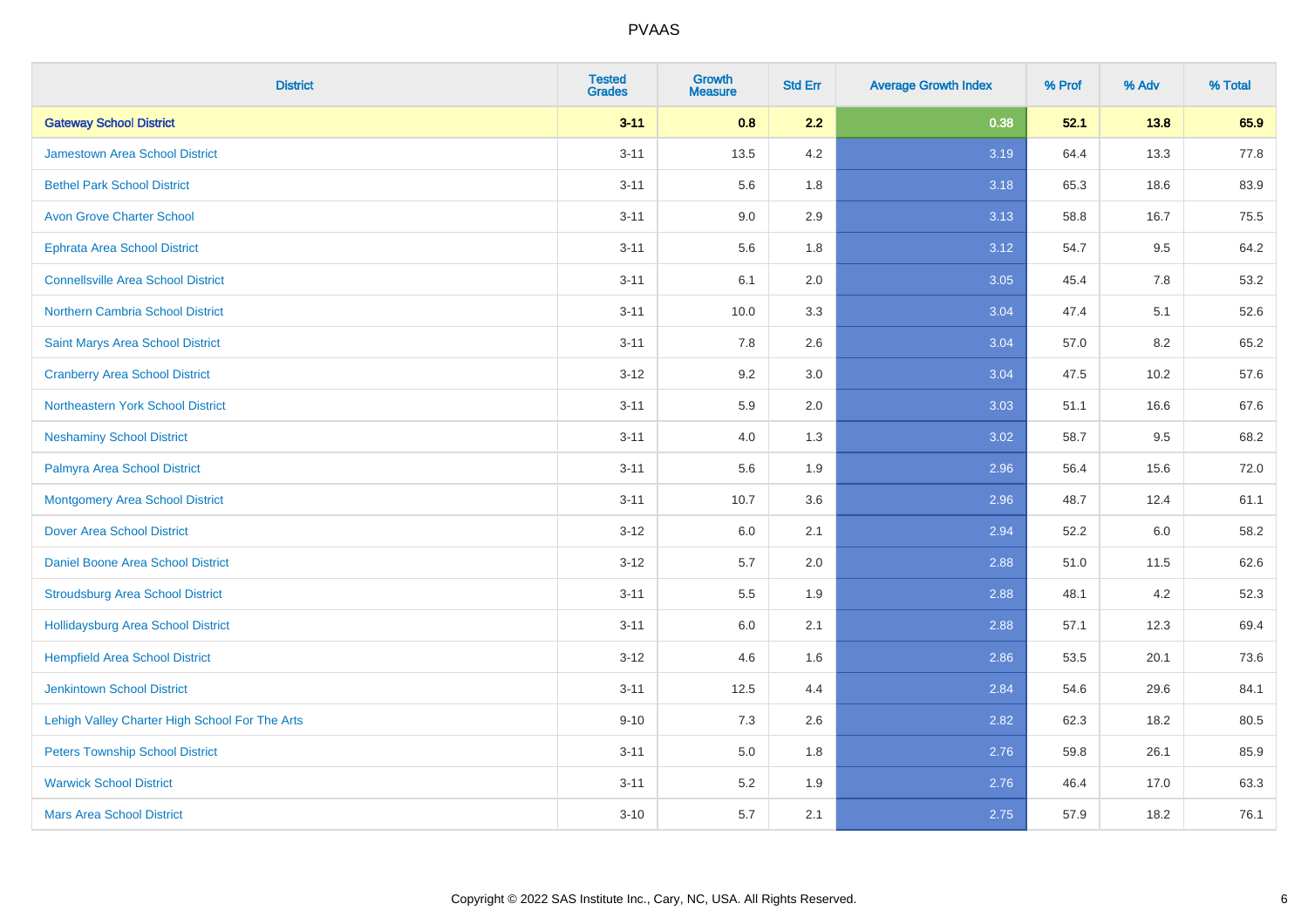| <b>District</b>                             | <b>Tested</b><br><b>Grades</b> | <b>Growth</b><br><b>Measure</b> | <b>Std Err</b> | <b>Average Growth Index</b> | % Prof | % Adv | % Total |
|---------------------------------------------|--------------------------------|---------------------------------|----------------|-----------------------------|--------|-------|---------|
| <b>Gateway School District</b>              | $3 - 11$                       | 0.8                             | 2.2            | 0.38                        | 52.1   | 13.8  | 65.9    |
| <b>Homer-Center School District</b>         | $3 - 11$                       | 9.7                             | 3.6            | 2.70                        | 45.1   | 17.2  | 62.3    |
| Multicultural Academy Charter School        | $9 - 11$                       | 9.5                             | 3.5            | 2.69                        | 22.0   | 0.0   | 22.0    |
| <b>Wyalusing Area School District</b>       | $3 - 12$                       | $8.8\,$                         | 3.3            | 2.68                        | 54.6   | 11.7  | 66.2    |
| <b>Spring Grove Area School District</b>    | $3 - 11$                       | 5.6                             | 2.1            | 2.68                        | 55.1   | 15.0  | 70.1    |
| <b>Kennett Consolidated School District</b> | $3 - 11$                       | 4.8                             | 1.8            | 2.61                        | 52.5   | 10.7  | 63.2    |
| New Hope-Solebury School District           | $3 - 11$                       | $7.5\,$                         | 2.9            | 2.57                        | 68.2   | 22.7  | 90.9    |
| <b>Penncrest School District</b>            | $3 - 11$                       | 5.7                             | 2.2            | 2.57                        | 47.2   | 7.1   | 54.3    |
| Renaissance Academy Charter School          | $3 - 11$                       | 8.3                             | 3.3            | 2.54                        | 45.6   | 22.8  | 68.4    |
| Northampton Area School District            | $3 - 11$                       | 4.0                             | 1.6            | 2.51                        | 52.3   | 10.8  | 63.1    |
| <b>Clarion Area School District</b>         | $3 - 11$                       | 10.3                            | 4.1            | 2.51                        | 45.4   | 14.6  | 60.0    |
| 21st Century Cyber Charter School           | $6 - 12$                       | 5.7                             | 2.3            | 2.50                        | 56.7   | 8.3   | 65.0    |
| <b>Shenandoah Valley School District</b>    | $3 - 11$                       | 9.7                             | 3.9            | 2.49                        | 28.3   | 5.0   | 33.3    |
| Wilmington Area School District             | $3 - 11$                       | 7.5                             | 3.0            | 2.48                        | 55.1   | 5.1   | 60.2    |
| <b>Bethlehem-Center School District</b>     | $3 - 10$                       | 8.1                             | 3.3            | 2.46                        | 35.1   | 1.4   | 36.5    |
| <b>Belmont Charter School</b>               | $3 - 10$                       | 16.0                            | 6.5            | 2.45                        | 64.3   | 0.0   | 64.3    |
| <b>Belle Vernon Area School District</b>    | $3 - 11$                       | 6.5                             | 2.6            | 2.44                        | 55.6   | 11.1  | 66.7    |
| <b>Wattsburg Area School District</b>       | $3 - 11$                       | 6.5                             | 2.7            | 2.43                        | 42.7   | 7.6   | 50.3    |
| People For People Charter School            | $3 - 12$                       | 13.3                            | 5.5            | 2.43                        | 13.5   | 0.0   | 13.5    |
| <b>New Foundations Charter School</b>       | $3 - 11$                       | 5.4                             | 2.2            | 2.41                        | 47.2   | 2.5   | 49.8    |
| <b>Hampton Township School District</b>     | $3 - 11$                       | 5.1                             | 2.2            | 2.35                        | 54.0   | 28.2  | 82.2    |
| <b>Franklin Area School District</b>        | $3 - 11$                       | 6.6                             | 2.8            | 2.34                        | 48.2   | 4.5   | 52.7    |
| <b>Governor Mifflin School District</b>     | $3 - 11$                       | 4.1                             | 1.8            | 2.33                        | 42.5   | 7.2   | 49.7    |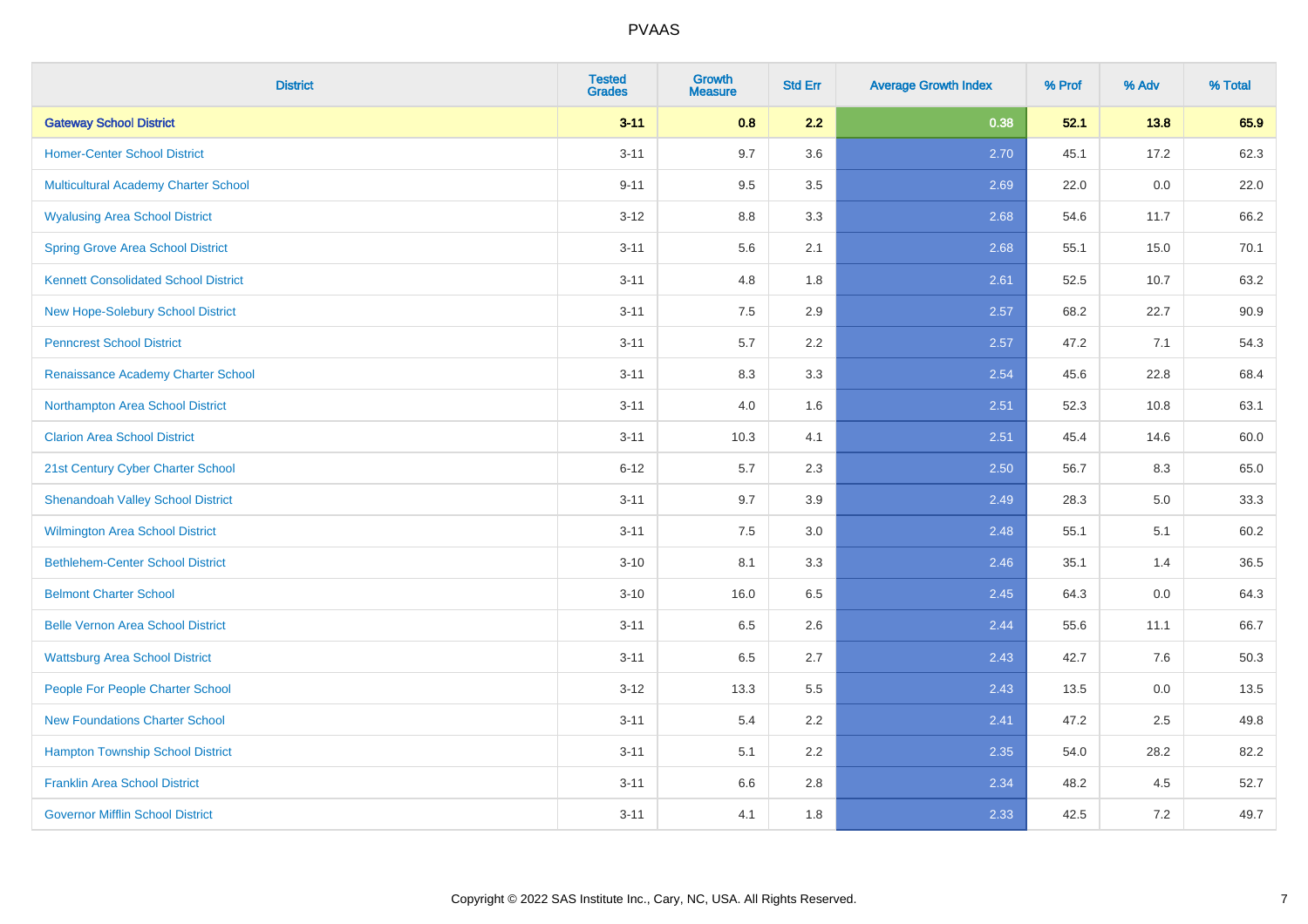| <b>District</b>                                        | <b>Tested</b><br><b>Grades</b> | <b>Growth</b><br><b>Measure</b> | <b>Std Err</b> | <b>Average Growth Index</b> | % Prof | % Adv | % Total |
|--------------------------------------------------------|--------------------------------|---------------------------------|----------------|-----------------------------|--------|-------|---------|
| <b>Gateway School District</b>                         | $3 - 11$                       | 0.8                             | 2.2            | 0.38                        | 52.1   | 13.8  | 65.9    |
| <b>Collegium Charter School</b>                        | $3 - 10$                       | 5.9                             | 2.5            | 2.33                        | 38.1   | 7.9   | 46.0    |
| <b>Richland School District</b>                        | $3 - 11$                       | 6.7                             | 2.9            | 2.33                        | 62.2   | 19.2  | 81.4    |
| <b>Brookville Area School District</b>                 | $3 - 11$                       | 6.9                             | 3.0            | 2.30                        | 55.2   | 15.6  | 70.8    |
| <b>Wilson Area School District</b>                     | $3 - 11$                       | 6.0                             | 2.6            | 2.30                        | 48.7   | 8.5   | 57.2    |
| <b>Agora Cyber Charter School</b>                      | $3 - 11$                       | 5.8                             | 2.6            | 2.28                        | 42.8   | 6.6   | 49.4    |
| <b>Carbondale Area School District</b>                 | $3 - 10$                       | 7.4                             | 3.3            | 2.25                        | 56.6   | 2.6   | 59.2    |
| <b>Carlynton School District</b>                       | $3 - 11$                       | 7.3                             | 3.3            | 2.22                        | 41.0   | 10.5  | 51.6    |
| Lincoln Leadership Academy Charter School              | $3 - 12$                       | 14.2                            | 6.4            | 2.22                        | 23.5   | 0.0   | 23.5    |
| Pennsylvania Distance Learning Charter School          | $3 - 12$                       | 9.3                             | 4.2            | 2.22                        | 42.2   | 3.1   | 45.3    |
| <b>Allegheny Valley School District</b>                | $3 - 11$                       | 8.5                             | 3.9            | 2.17                        | 53.1   | 12.2  | 65.3    |
| Pennsylvania Leadership Charter School                 | $3 - 11$                       | 4.6                             | 2.2            | 2.13                        | 55.4   | 11.2  | 66.7    |
| Community Academy Of Philadelphia Charter School       | $3 - 11$                       | 5.8                             | 2.7            | 2.12                        | 26.7   | 0.9   | 27.6    |
| <b>Muhlenberg School District</b>                      | $3 - 10$                       | 4.0                             | 1.9            | 2.10                        | 34.2   | 2.6   | 36.8    |
| <b>Eastern Lancaster County School District</b>        | $3 - 12$                       | 4.5                             | 2.2            | 2.09                        | 46.3   | 11.4  | 57.6    |
| <b>Grove City Area School District</b>                 | $3 - 12$                       | 5.1                             | 2.4            | 2.09                        | 36.4   | 16.5  | 52.8    |
| <b>South Western School District</b>                   | $3 - 12$                       | 3.9                             | 1.9            | 2.08                        | 60.2   | 8.1   | 68.3    |
| <b>Keystone Oaks School District</b>                   | $3 - 11$                       | 5.5                             | 2.6            | 2.07                        | 53.2   | 12.1  | 65.4    |
| <b>Millcreek Township School District</b>              | $3 - 11$                       | 3.1                             | 1.5            | 2.06                        | 55.6   | 14.2  | 69.7    |
| <b>Coudersport Area School District</b>                | $3 - 11$                       | 7.7                             | 3.7            | 2.06                        | 55.7   | 8.2   | 63.9    |
| Dr Robert Ketterer Charter School Inc                  | $6 - 12$                       | 10.1                            | 5.0            | 2.04                        | 14.9   | 0.4   | 15.3    |
| <b>Chester Charter Scholars Academy Charter School</b> | $3 - 12$                       | 8.4                             | 4.1            | 2.03                        | 23.4   | 0.0   | 23.4    |
| <b>Blackhawk School District</b>                       | $3 - 11$                       | 4.7                             | 2.3            | 2.01                        | 55.8   | 8.8   | 64.6    |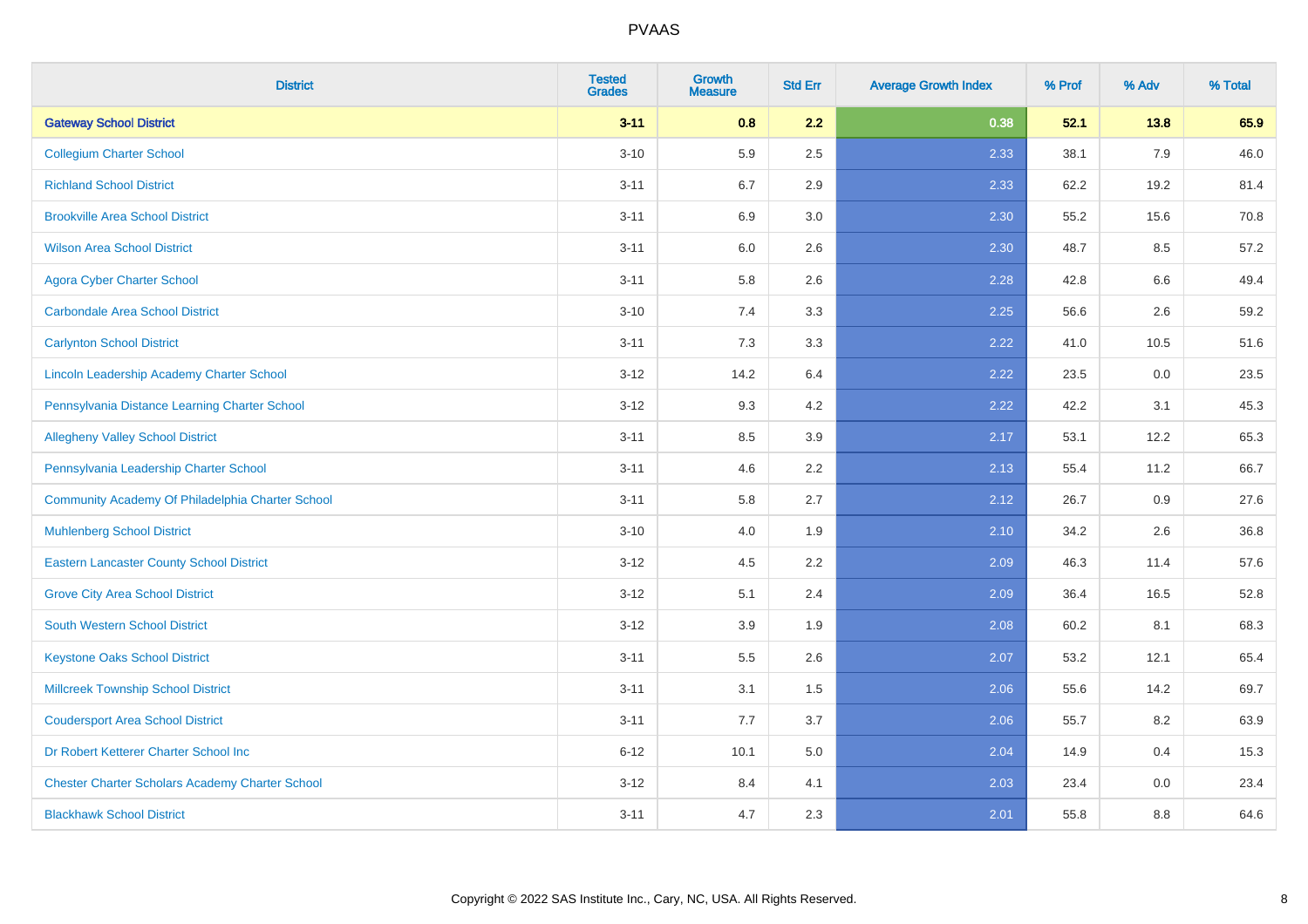| <b>District</b>                           | <b>Tested</b><br><b>Grades</b> | <b>Growth</b><br><b>Measure</b> | <b>Std Err</b> | <b>Average Growth Index</b> | % Prof | % Adv   | % Total |
|-------------------------------------------|--------------------------------|---------------------------------|----------------|-----------------------------|--------|---------|---------|
| <b>Gateway School District</b>            | $3 - 11$                       | 0.8                             | 2.2            | 0.38                        | 52.1   | 13.8    | 65.9    |
| Altoona Area School District              | $3 - 12$                       | 3.3                             | 1.6            | 1.99                        | 47.7   | $8.2\,$ | 55.9    |
| <b>Central Valley School District</b>     | $3 - 10$                       | 4.8                             | 2.4            | 1.98                        | 56.9   | 9.0     | 65.9    |
| <b>West Allegheny School District</b>     | $3 - 12$                       | 4.0                             | 2.1            | 1.96                        | 63.1   | 15.7    | 78.8    |
| <b>Pottsville Area School District</b>    | $3 - 12$                       | 4.4                             | 2.3            | 1.94                        | 44.8   | 5.4     | 50.2    |
| <b>Beaver Area School District</b>        | $3 - 10$                       | 4.7                             | 2.4            | 1.94                        | 57.4   | 16.8    | 74.2    |
| <b>Western Wayne School District</b>      | $3 - 11$                       | 5.6                             | 2.9            | 1.93                        | 41.3   | 17.4    | 58.7    |
| <b>Steel Valley School District</b>       | $3 - 11$                       | 6.5                             | 3.4            | 1.89                        | 50.7   | 5.6     | 56.3    |
| <b>Sharon City School District</b>        | $3 - 11$                       | 4.9                             | 2.6            | 1.87                        | 48.2   | 5.3     | 53.4    |
| <b>Uniontown Area School District</b>     | $3 - 11$                       | 6.0                             | 3.2            | 1.87                        | 62.4   | 5.9     | 68.2    |
| <b>Blacklick Valley School District</b>   | $3 - 11$                       | $8.0\,$                         | 4.3            | 1.85                        | 34.1   | 0.0     | 34.1    |
| <b>Monessen City School District</b>      | $3 - 10$                       | 8.3                             | 4.5            | 1.85                        | 42.9   | 2.9     | 45.7    |
| <b>Hanover Public School District</b>     | $3 - 11$                       | 5.2                             | 2.8            | 1.83                        | 52.2   | 14.4    | 66.7    |
| <b>Laurel Highlands School District</b>   | $3 - 11$                       | 4.3                             | 2.4            | 1.81                        | 44.9   | 9.6     | 54.5    |
| <b>Sto-Rox School District</b>            | $3 - 10$                       | 6.6                             | 3.7            | 1.80                        | 13.4   | 0.0     | 13.4    |
| York Academy Regional Charter School      | $3 - 11$                       | 9.0                             | 5.0            | 1.79                        | 55.2   | $0.0\,$ | 55.2    |
| <b>Salisbury Township School District</b> | $3 - 11$                       | 6.3                             | 3.6            | 1.77                        | 46.2   | 6.6     | 52.8    |
| <b>Bentworth School District</b>          | $3 - 11$                       | 5.7                             | 3.2            | 1.75                        | 44.2   | 19.5    | 63.6    |
| <b>Northgate School District</b>          | $3 - 11$                       | 6.3                             | 3.6            | 1.73                        | 53.3   | 16.7    | 70.0    |
| <b>Reach Cyber Charter School</b>         | $3 - 11$                       | 8.1                             | 4.7            | 1.72                        | 42.4   | 4.6     | 47.0    |
| <b>Oswayo Valley School District</b>      | $3 - 12$                       | 8.5                             | 5.0            | 1.68                        | 50.0   | 16.7    | 66.7    |
| <b>Central Bucks School District</b>      | $3 - 11$                       | 1.6                             | 0.9            | 1.66                        | 63.0   | 16.8    | 79.8    |
| Allegheny-Clarion Valley School District  | $3 - 10$                       | 7.8                             | 4.7            | 1.65                        | 53.3   | 3.3     | 56.7    |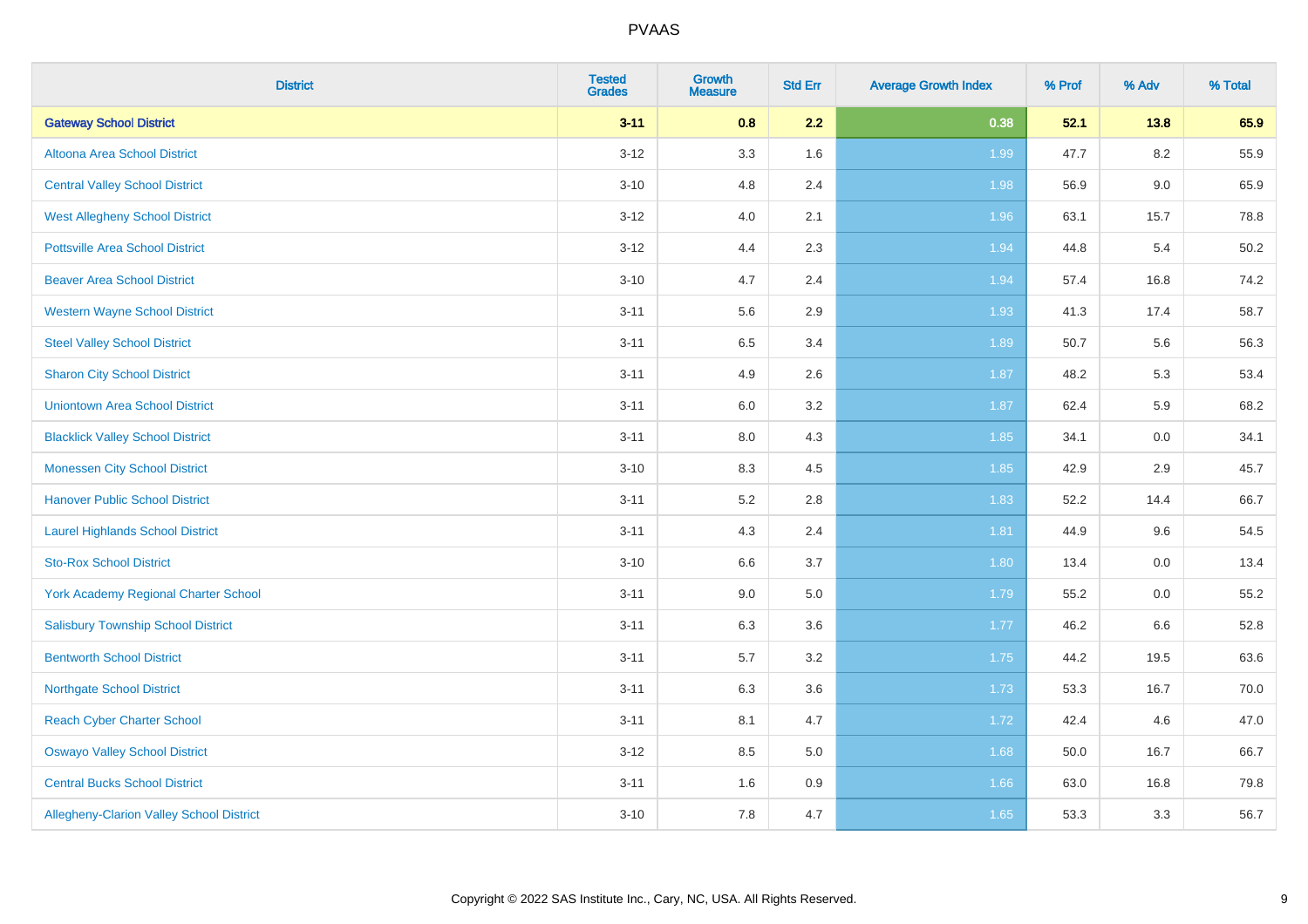| <b>District</b>                                    | <b>Tested</b><br><b>Grades</b> | <b>Growth</b><br><b>Measure</b> | <b>Std Err</b> | <b>Average Growth Index</b> | % Prof | % Adv | % Total |
|----------------------------------------------------|--------------------------------|---------------------------------|----------------|-----------------------------|--------|-------|---------|
| <b>Gateway School District</b>                     | $3 - 11$                       | 0.8                             | 2.2            | 0.38                        | 52.1   | 13.8  | 65.9    |
| <b>Conrad Weiser Area School District</b>          | $3 - 11$                       | 3.6                             | 2.2            | 1.63                        | 52.1   | 2.1   | 54.2    |
| Millersburg Area School District                   | $3 - 11$                       | $6.2\,$                         | 3.8            | 1.63                        | 51.8   | 7.4   | 59.3    |
| Esperanza Academy Charter School                   | $4 - 11$                       | 4.0                             | 2.5            | 1.61                        | 32.4   | 0.7   | 33.1    |
| <b>Hermitage School District</b>                   | $3 - 12$                       | 3.8                             | 2.4            | 1.60                        | 57.5   | 9.3   | 66.8    |
| <b>Pleasant Valley School District</b>             | $3 - 11$                       | 3.1                             | 2.0            | 1.57                        | 57.2   | 5.5   | 62.8    |
| <b>South Butler County School District</b>         | $3 - 10$                       | 3.9                             | 2.5            | 1.54                        | 53.1   | 16.6  | 69.7    |
| <b>Armstrong School District</b>                   | $3 - 11$                       | 2.6                             | 1.7            | 1.53                        | 51.5   | 6.1   | 57.6    |
| <b>Warrior Run School District</b>                 | $3 - 11$                       | 4.6                             | 3.0            | 1.51                        | 40.9   | 8.1   | 49.0    |
| <b>Burrell School District</b>                     | $3 - 11$                       | 4.5                             | 3.1            | 1.48                        | 58.5   | 13.8  | 72.3    |
| <b>Everett Area School District</b>                | $3 - 11$                       | 5.0                             | 3.4            | 1.47                        | 60.5   | 1.3   | 61.8    |
| <b>New Brighton Area School District</b>           | $3 - 11$                       | 4.6                             | 3.1            | 1.47                        | 60.9   | 5.8   | 66.7    |
| <b>Loyalsock Township School District</b>          | $3 - 12$                       | 4.2                             | 2.8            | 1.47                        | 54.3   | 2.1   | 56.4    |
| <b>Punxsutawney Area School District</b>           | $3 - 11$                       | 4.2                             | 2.9            | 1.45                        | 55.0   | 5.5   | 60.6    |
| <b>Towanda Area School District</b>                | $3 - 11$                       | 4.0                             | 2.8            | 1.44                        | 39.4   | 6.6   | 46.0    |
| <b>Methacton School District</b>                   | $3 - 11$                       | 2.5                             | 1.7            | 1.43                        | 62.5   | 16.4  | 79.0    |
| <b>Lincoln Park Performing Arts Charter School</b> | $7 - 11$                       | 3.6                             | 2.5            | 1.42                        | 59.6   | 14.7  | 74.3    |
| <b>KIPP Dubois Charter School</b>                  | $9 - 10$                       | 4.7                             | 3.3            | 1.40                        | 31.0   | 1.4   | 32.4    |
| Capital Area School for the Arts Charter School    | $9 - 11$                       | 5.8                             | 4.1            | 1.39                        | 59.3   | 18.6  | 78.0    |
| <b>West York Area School District</b>              | $3 - 12$                       | 3.2                             | 2.3            | 1.38                        | 53.8   | 4.4   | 58.2    |
| <b>MaST Community Charter School II</b>            | $3 - 10$                       | 4.4                             | 3.2            | 1.37                        | 28.4   | 3.4   | 31.8    |
| <b>Pottsgrove School District</b>                  | $3 - 11$                       | 2.8                             | 2.0            | 1.35                        | 44.0   | 10.0  | 53.9    |
| Mastery Charter School - Shoemaker Campus          | $7 - 10$                       | 4.1                             | 3.0            | 1.34                        | 20.9   | 3.3   | 24.2    |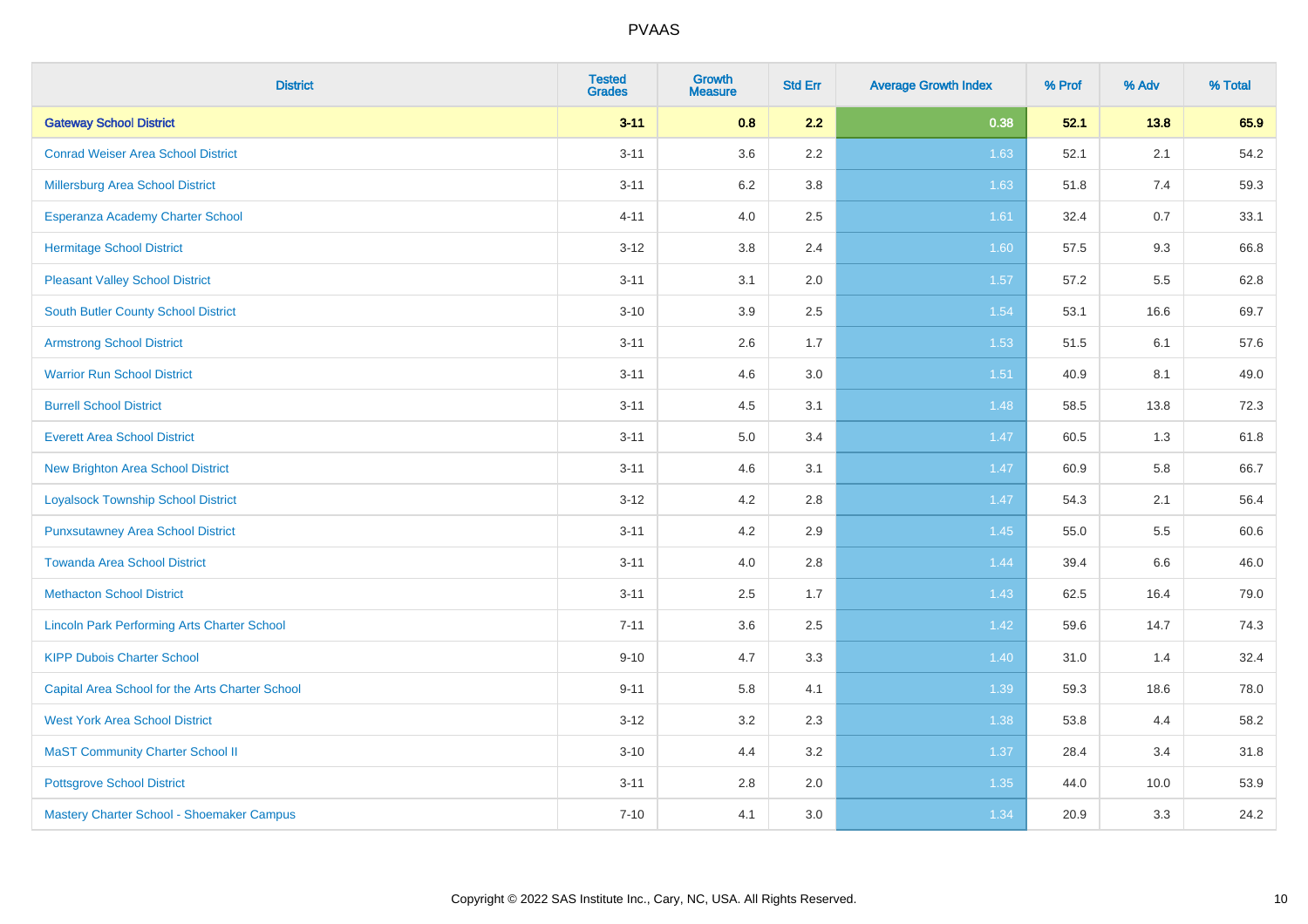| <b>District</b>                                | <b>Tested</b><br><b>Grades</b> | <b>Growth</b><br><b>Measure</b> | <b>Std Err</b> | <b>Average Growth Index</b> | % Prof | % Adv | % Total |
|------------------------------------------------|--------------------------------|---------------------------------|----------------|-----------------------------|--------|-------|---------|
| <b>Gateway School District</b>                 | $3 - 11$                       | 0.8                             | 2.2            | 0.38                        | 52.1   | 13.8  | 65.9    |
| <b>Ligonier Valley School District</b>         | $3 - 11$                       | 4.2                             | 3.1            | 1.34                        | 59.1   | 10.3  | 69.5    |
| <b>Spring Cove School District</b>             | $3 - 11$                       | 3.4                             | 2.5            | 1.33                        | 47.8   | 12.7  | 60.4    |
| <b>Fairview School District</b>                | $3 - 11$                       | 3.4                             | 2.6            | 1.32                        | 57.2   | 17.6  | 74.8    |
| <b>Donegal School District</b>                 | $3 - 12$                       | 3.1                             | 2.4            | 1.29                        | 60.6   | 9.1   | 69.7    |
| <b>Line Mountain School District</b>           | $3 - 11$                       | 4.1                             | 3.2            | 1.27                        | 52.9   | 9.2   | 62.1    |
| <b>Woodland Hills School District</b>          | $3 - 12$                       | 3.2                             | 2.6            | 1.22                        | 31.4   | 3.6   | 35.0    |
| <b>Halifax Area School District</b>            | $3 - 11$                       | 4.7                             | 3.9            | 1.22                        | 61.5   | 9.6   | 71.2    |
| <b>Port Allegany School District</b>           | $3 - 11$                       | 4.4                             | 3.6            | 1.21                        | 28.1   | 9.4   | 37.5    |
| <b>Shanksville-Stonycreek School District</b>  | $3 - 10$                       | 7.0                             | 5.9            | 1.20                        | 64.7   | 17.6  | 82.4    |
| <b>Central Cambria School District</b>         | $3 - 11$                       | 3.0                             | 2.5            | 1.17                        | 56.2   | 9.7   | 66.0    |
| Esperanza Cyber Charter School                 | $3 - 11$                       | 7.1                             | 6.1            | $1.16$                      | 9.1    | 0.0   | 9.1     |
| <b>Tidioute Community Charter School</b>       | $3 - 11$                       | 5.7                             | 5.1            | 1.11                        | 34.4   | 21.9  | 56.2    |
| Morrisville Borough School District            | $3 - 11$                       | 4.8                             | 4.3            | 1.10                        | 30.2   | 2.3   | 32.6    |
| Leechburg Area School District                 | $3 - 11$                       | 4.4                             | 4.0            | 1.09                        | 47.8   | 19.6  | 67.4    |
| Meyersdale Area School District                | $3 - 11$                       | 4.2                             | 4.0            | 1.07                        | 43.1   | 6.9   | 50.0    |
| <b>General Mclane School District</b>          | $3 - 11$                       | 3.1                             | 2.9            | 1.07                        | 62.3   | 4.9   | 67.2    |
| <b>Williamsport Area School District</b>       | $3 - 11$                       | 1.9                             | 1.8            | 1.04                        | 44.1   | 12.8  | 56.9    |
| <b>Franklin Regional School District</b>       | $3 - 11$                       | 2.0                             | 1.9            | 1.02                        | 66.7   | 15.5  | 82.1    |
| <b>Manheim Central School District</b>         | $3 - 11$                       | 2.1                             | 2.1            | $1.01$                      | 53.2   | 11.6  | 64.8    |
| <b>Tunkhannock Area School District</b>        | $3 - 11$                       | 2.3                             | 2.2            | 1.01                        | 44.9   | 9.6   | 54.6    |
| <b>Mastery Charter School - Pickett Campus</b> | $6 - 10$                       | 5.6                             | 5.7            | 1.00                        | 27.8   | 0.0   | 27.8    |
| Lehigh Career & Technical Institute            | $10 - 12$                      | 5.6                             | 5.6            | 0.99                        | 78.3   | 0.0   | 78.3    |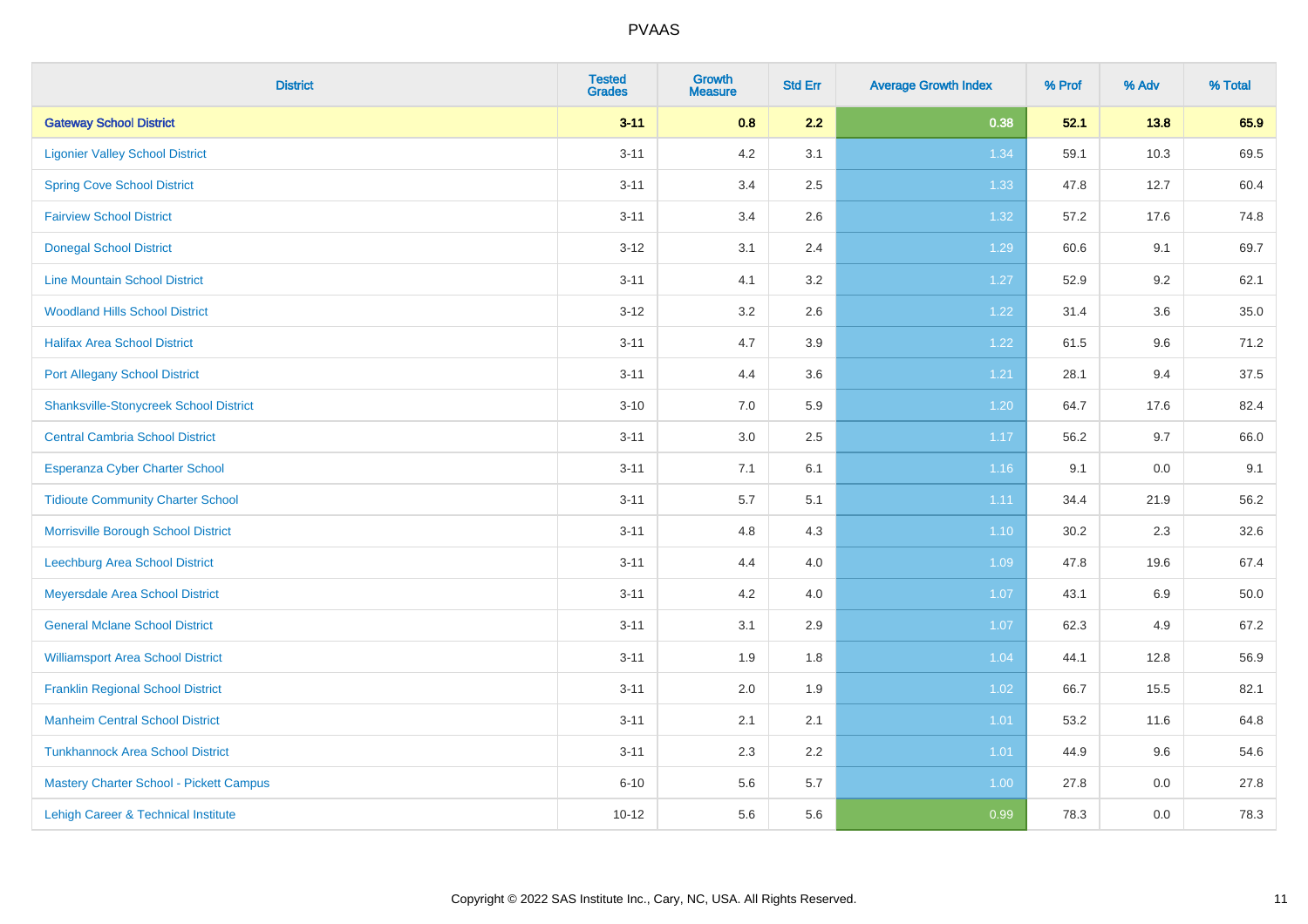| <b>District</b>                              | <b>Tested</b><br><b>Grades</b> | <b>Growth</b><br><b>Measure</b> | <b>Std Err</b> | <b>Average Growth Index</b> | % Prof | % Adv   | % Total |
|----------------------------------------------|--------------------------------|---------------------------------|----------------|-----------------------------|--------|---------|---------|
| <b>Gateway School District</b>               | $3 - 11$                       | 0.8                             | 2.2            | 0.38                        | 52.1   | 13.8    | 65.9    |
| <b>Bensalem Township School District</b>     | $3 - 11$                       | 1.6                             | 1.6            | 0.98                        | 38.8   | $8.3\,$ | 47.1    |
| <b>Hopewell Area School District</b>         | $3 - 11$                       | 2.6                             | 2.7            | 0.97                        | 58.4   | 4.0     | 62.4    |
| <b>Berlin Brothersvalley School District</b> | $3 - 11$                       | 4.0                             | 4.2            | 0.96                        | 48.8   | 14.0    | 62.8    |
| <b>Clairton City School District</b>         | $3 - 11$                       | 3.5                             | 3.7            | 0.95                        | 13.4   | 0.0     | 13.4    |
| Lower Moreland Township School District      | $3 - 11$                       | 2.0                             | 2.2            | 0.95                        | 62.8   | 17.0    | 79.8    |
| <b>Baldwin-Whitehall School District</b>     | $3 - 11$                       | 1.8                             | 1.9            | 0.94                        | 58.6   | 8.6     | 67.1    |
| <b>Keystone School District</b>              | $3 - 11$                       | 3.1                             | 3.3            | 0.94                        | 50.6   | 6.5     | 57.1    |
| <b>Bedford Area School District</b>          | $3 - 11$                       | 2.5                             | 2.6            | 0.93                        | 48.5   | 10.0    | 58.5    |
| Northwestern Lehigh School District          | $3 - 11$                       | 2.2                             | 2.3            | 0.93                        | 53.3   | 9.7     | 63.0    |
| West Jefferson Hills School District         | $3 - 11$                       | 1.8                             | 2.1            | 0.88                        | 55.7   | 20.8    | 76.4    |
| South Fayette Township School District       | $3 - 11$                       | 1.7                             | 2.0            | 0.88                        | 61.0   | 26.5    | 87.6    |
| <b>North Clarion County School District</b>  | $3-12$                         | 3.7                             | 4.3            | 0.85                        | 67.5   | 15.0    | 82.5    |
| <b>Marple Newtown School District</b>        | $3 - 11$                       | 2.0                             | 2.4            | 0.81                        | 57.6   | 12.8    | 70.4    |
| <b>Mcguffey School District</b>              | $3 - 11$                       | 2.1                             | 2.6            | 0.81                        | 57.7   | 3.1     | 60.8    |
| Camp Hill School District                    | $3-12$                         | 2.3                             | 3.0            | 0.78                        | 53.6   | 17.5    | 71.1    |
| Urban Pathways 6-12 Charter School           | $6 - 11$                       | 4.8                             | 6.4            | 0.75                        | 28.6   | 0.0     | 28.6    |
| Southeastern Greene School District          | $3 - 10$                       | 3.3                             | 4.6            | 0.72                        | 57.6   | 6.1     | 63.6    |
| <b>Harmony Area School District</b>          | $3 - 10$                       | 4.5                             | 6.3            | 0.72                        | 33.3   | 13.3    | 46.7    |
| <b>Athens Area School District</b>           | $3 - 11$                       | 1.6                             | 2.5            | 0.64                        | 46.9   | 7.6     | 54.5    |
| <b>United School District</b>                | $3 - 11$                       | 2.1                             | 3.4            | 0.63                        | 60.3   | 6.6     | 66.9    |
| <b>Laurel School District</b>                | $3 - 11$                       | 1.8                             | 3.1            | 0.59                        | 70.1   | 2.3     | 72.4    |
| <b>Commodore Perry School District</b>       | $3 - 11$                       | 3.2                             | 5.5            | 0.58                        | 58.3   | 0.0     | 58.3    |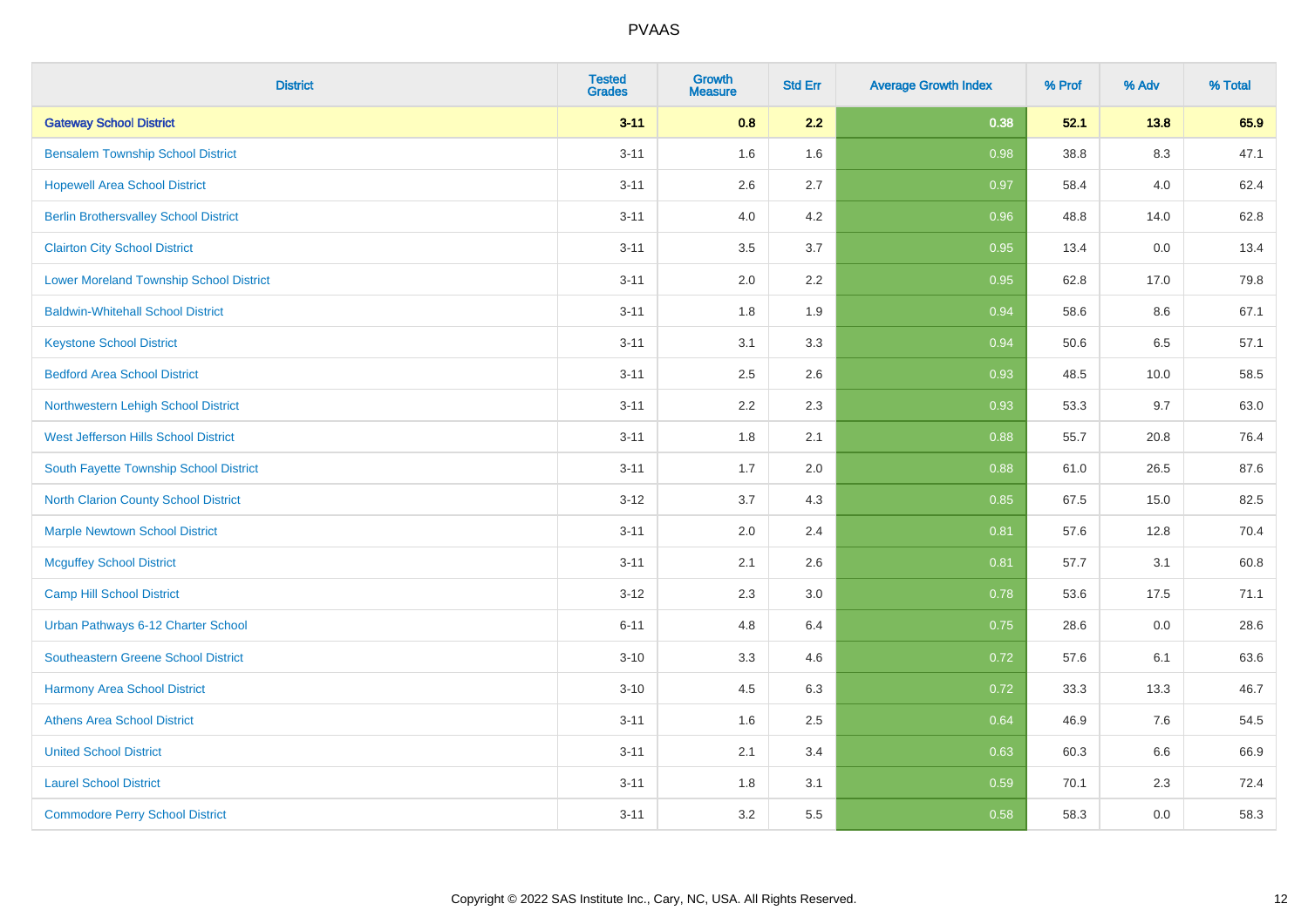| <b>District</b>                               | <b>Tested</b><br><b>Grades</b> | <b>Growth</b><br><b>Measure</b> | <b>Std Err</b> | <b>Average Growth Index</b> | % Prof | % Adv | % Total |
|-----------------------------------------------|--------------------------------|---------------------------------|----------------|-----------------------------|--------|-------|---------|
| <b>Gateway School District</b>                | $3 - 11$                       | 0.8                             | 2.2            | 0.38                        | 52.1   | 13.8  | 65.9    |
| <b>Forbes Road School District</b>            | $3 - 11$                       | 2.8                             | 5.1            | 0.56                        | 41.4   | 10.3  | 51.7    |
| <b>Schuylkill Valley School District</b>      | $3 - 11$                       | 1.4                             | 2.5            | 0.56                        | 55.1   | 10.2  | 65.3    |
| <b>Union School District</b>                  | $3 - 12$                       | 2.3                             | 4.2            | 0.54                        | 32.6   | 7.0   | 39.5    |
| <b>Radnor Township School District</b>        | $3 - 12$                       | 1.0                             | 2.1            | 0.50                        | 65.0   | 23.2  | 88.2    |
| <b>Hanover Area School District</b>           | $3 - 11$                       | 2.2                             | 4.6            | 0.48                        | 42.9   | 5.7   | 48.6    |
| <b>Purchase Line School District</b>          | $3 - 12$                       | 1.7                             | 3.5            | 0.47                        | 43.1   | 5.4   | 48.5    |
| <b>Upper Adams School District</b>            | $3 - 11$                       | 1.3                             | 2.9            | 0.47                        | 55.2   | 8.6   | 63.8    |
| <b>Roberto Clemente Charter School</b>        | $3 - 12$                       | 2.2                             | 4.9            | 0.45                        | 27.5   | 5.0   | 32.5    |
| <b>Union Area School District</b>             | $3 - 11$                       | 1.9                             | 4.3            | 0.44                        | 61.5   | 0.0   | 61.5    |
| Mastery Charter High School-Lenfest Campus    | $7 - 11$                       | 2.5                             | 5.7            | 0.43                        | 40.0   | 0.0   | 40.0    |
| <b>Galeton Area School District</b>           | $3 - 11$                       | 2.2                             | 5.3            | 0.42                        | 41.3   | 4.4   | 45.6    |
| <b>Newport School District</b>                | $3 - 12$                       | 1.4                             | 3.5            | 0.41                        | 51.5   | 10.3  | 61.8    |
| <b>Tussey Mountain School District</b>        | $3 - 12$                       | 1.5                             | 3.7            | 0.40                        | 38.6   | 1.8   | 40.4    |
| <b>South Eastern School District</b>          | $3 - 11$                       | $0.9\,$                         | 2.4            | 0.39                        | 54.8   | 6.6   | 61.4    |
| <b>Gateway School District</b>                | $3 - 11$                       | 0.8                             | 2.2            | 0.38                        | 52.1   | 13.8  | 65.9    |
| <b>Wallingford-Swarthmore School District</b> | $3 - 10$                       | $0.9\,$                         | 2.4            | 0.38                        | 64.4   | 22.7  | 87.1    |
| <b>Lakeland School District</b>               | $3 - 11$                       | 1.1                             | 2.8            | 0.38                        | 48.6   | 3.7   | 52.3    |
| <b>Lower Dauphin School District</b>          | $3 - 11$                       | 0.6                             | 1.9            | 0.33                        | 49.2   | 12.6  | 61.8    |
| <b>Wyomissing Area School District</b>        | $3 - 12$                       | 0.8                             | 2.6            | 0.33                        | 55.7   | 17.6  | 73.3    |
| <b>Mastery Charter School - Thomas Campus</b> | $3 - 10$                       | 2.1                             | 6.2            | 0.33                        | 28.6   | 0.0   | 28.6    |
| Lehigh Valley Academy Regional Charter School | $3 - 11$                       | 0.7                             | 2.3            | 0.32                        | 46.3   | 5.0   | 51.4    |
| <b>Greater Latrobe School District</b>        | $3 - 11$                       | 0.6                             | 1.9            | 0.31                        | 55.5   | 14.1  | 69.5    |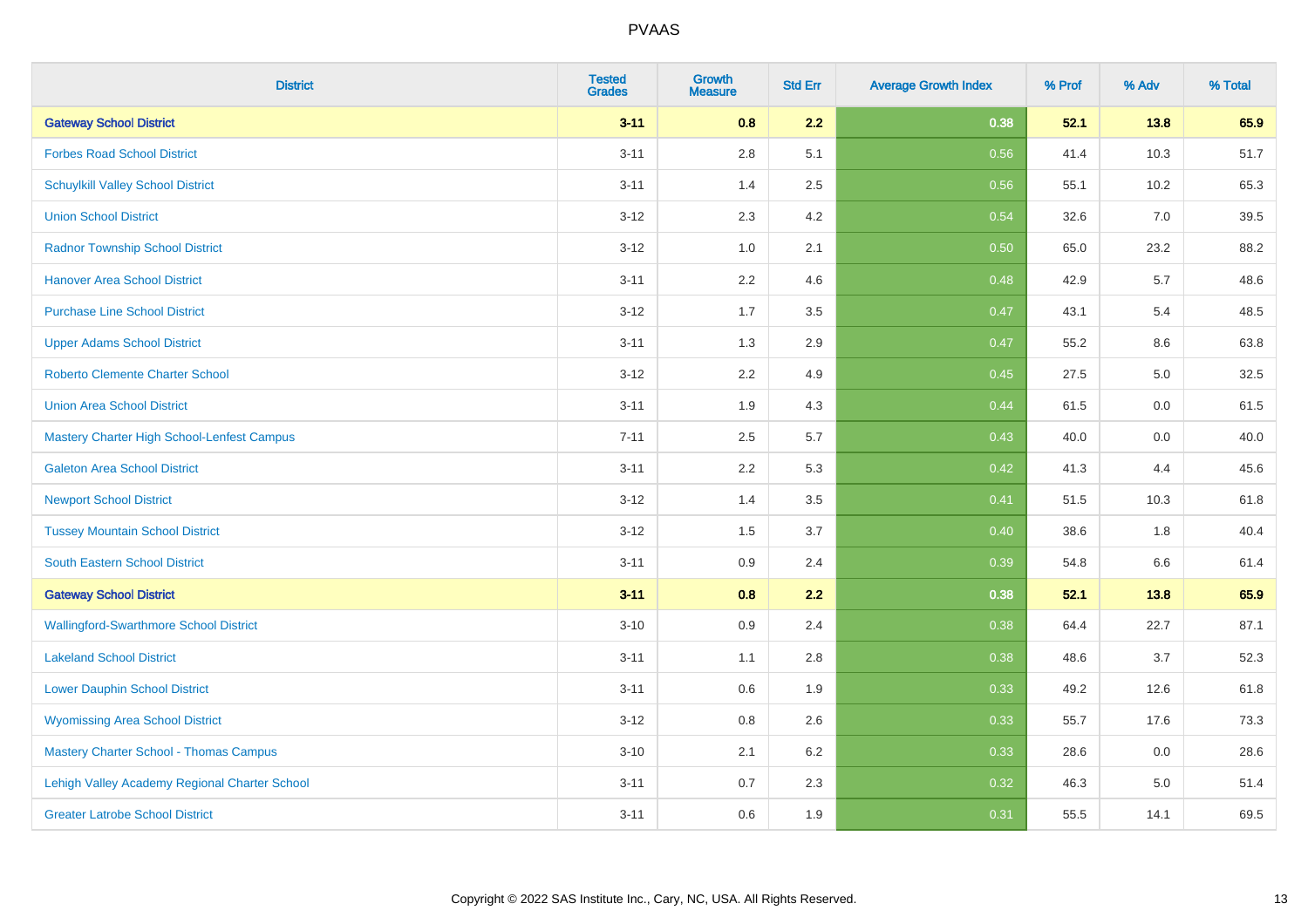| <b>District</b>                              | <b>Tested</b><br><b>Grades</b> | <b>Growth</b><br><b>Measure</b> | <b>Std Err</b> | <b>Average Growth Index</b> | % Prof | % Adv   | % Total |
|----------------------------------------------|--------------------------------|---------------------------------|----------------|-----------------------------|--------|---------|---------|
| <b>Gateway School District</b>               | $3 - 11$                       | 0.8                             | 2.2            | 0.38                        | 52.1   | 13.8    | 65.9    |
| <b>Greenville Area School District</b>       | $3 - 11$                       | $0.7\,$                         | 2.9            | 0.26                        | 53.4   | 6.9     | 60.3    |
| <b>Bloomsburg Area School District</b>       | $3 - 10$                       | 0.7                             | 3.0            | 0.23                        | 55.9   | 11.8    | 67.6    |
| <b>Jersey Shore Area School District</b>     | $3 - 11$                       | $0.5\,$                         | 2.6            | 0.21                        | 47.1   | 9.2     | 56.2    |
| <b>Reynolds School District</b>              | $3 - 10$                       | 0.5                             | 3.4            | 0.16                        | 52.1   | 7.0     | 59.2    |
| <b>Brockway Area School District</b>         | $3 - 11$                       | $0.6\,$                         | 3.6            | 0.16                        | 49.2   | 7.7     | 56.9    |
| Northern Lebanon School District             | $3 - 11$                       | 0.4                             | 2.5            | 0.15                        | 28.0   | 3.0     | 31.0    |
| <b>Danville Area School District</b>         | $3 - 11$                       | 0.4                             | 2.6            | 0.15                        | 57.4   | 18.4    | 75.7    |
| <b>Smethport Area School District</b>        | $3 - 12$                       | 0.6                             | 3.9            | 0.15                        | 37.0   | 1.8     | 38.9    |
| Insight PA Cyber Charter School              | $3 - 11$                       | $0.7\,$                         | 5.7            | 0.12                        | 50.0   | 4.8     | 54.8    |
| <b>Hempfield School District</b>             | $3 - 11$                       | 0.1                             | 1.4            | 0.08                        | 58.2   | 9.9     | 68.2    |
| <b>West Branch Area School District</b>      | $3 - 11$                       | 0.2                             | 3.8            | 0.05                        | 47.2   | 1.9     | 49.1    |
| <b>East Stroudsburg Area School District</b> | $3 - 11$                       | 0.1                             | 1.6            | 0.05                        | 45.8   | 7.8     | 53.6    |
| <b>Wilkes-Barre Area School District</b>     | $3 - 11$                       | 0.1                             | 3.2            | 0.02                        | 35.5   | 5.4     | 40.9    |
| <b>Susquenita School District</b>            | $3 - 11$                       | $-0.1$                          | 2.8            | $-0.01$                     | 47.7   | 10.1    | 57.8    |
| Penn Cambria School District                 | $3 - 11$                       | $-0.0$                          | 2.7            | $-0.01$                     | 61.5   | 7.7     | 69.2    |
| <b>Kutztown Area School District</b>         | $3 - 12$                       | $-0.2$                          | 3.2            | $-0.05$                     | 55.4   | 13.3    | 68.7    |
| <b>Avella Area School District</b>           | $3 - 12$                       | $-0.3$                          | 4.7            | $-0.05$                     | 49.3   | 14.5    | 63.8    |
| <b>Mercer Area School District</b>           | $3 - 11$                       | $-0.2$                          | 3.3            | $-0.06$                     | 56.0   | $8.0\,$ | 64.0    |
| <b>Warren County School District</b>         | $3 - 11$                       | $-0.1$                          | 1.8            | $-0.06$                     | 37.2   | 5.3     | 42.6    |
| <b>Chester-Upland School District</b>        | $3 - 11$                       | $-0.3$                          | 2.7            | $-0.09$                     | 13.8   | 0.8     | 14.6    |
| New Kensington-Arnold School District        | $3 - 11$                       | $-0.4$                          | 3.8            | $-0.10$                     | 40.7   | 3.7     | 44.4    |
| <b>Blue Ridge School District</b>            | $3 - 11$                       | $-0.5$                          | 3.6            | $-0.12$                     | 44.6   | 3.1     | 47.7    |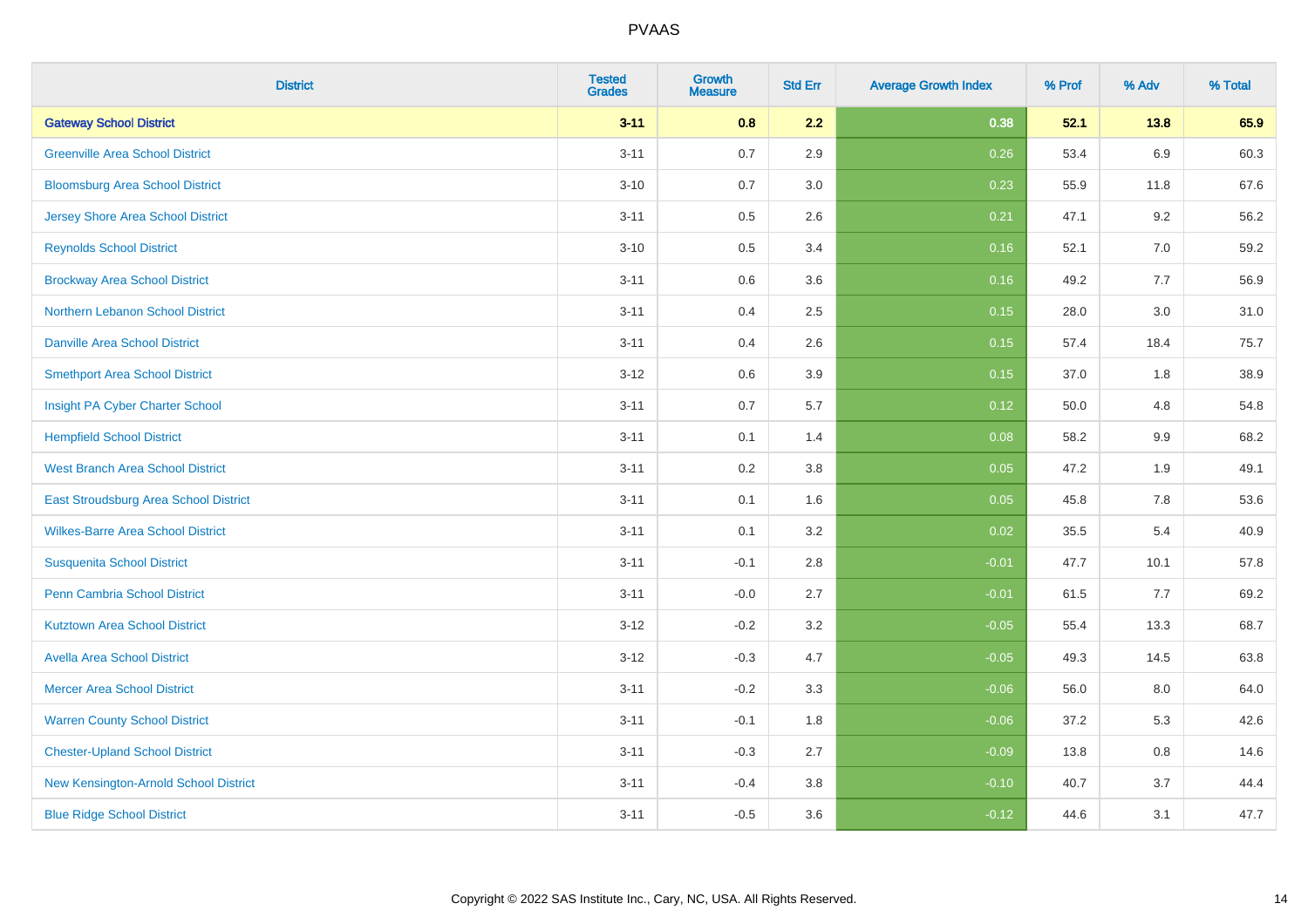| <b>District</b>                                    | <b>Tested</b><br><b>Grades</b> | <b>Growth</b><br><b>Measure</b> | <b>Std Err</b> | <b>Average Growth Index</b> | % Prof | % Adv   | % Total |
|----------------------------------------------------|--------------------------------|---------------------------------|----------------|-----------------------------|--------|---------|---------|
| <b>Gateway School District</b>                     | $3 - 11$                       | 0.8                             | 2.2            | 0.38                        | 52.1   | 13.8    | 65.9    |
| <b>Central Fulton School District</b>              | $3 - 11$                       | $-0.5$                          | 3.5            | $-0.14$                     | 51.4   | $8.6\,$ | 60.0    |
| <b>Otto-Eldred School District</b>                 | $3 - 11$                       | $-0.7$                          | 4.2            | $-0.15$                     | 56.2   | 6.2     | 62.5    |
| <b>Oley Valley School District</b>                 | $3 - 11$                       | $-0.4$                          | 2.8            | $-0.15$                     | 43.1   | 12.9    | 56.0    |
| Philadelphia Electrical & Tech Charter High School | $10 - 10$                      | $-0.5$                          | 2.9            | $-0.15$                     | 8.8    | 0.0     | 8.8     |
| <b>Bellefonte Area School District</b>             | $3 - 11$                       | $-0.4$                          | 2.2            | $-0.17$                     | 47.6   | 10.6    | 58.2    |
| Southern Lehigh School District                    | $3 - 11$                       | $-0.4$                          | 2.3            | $-0.17$                     | 66.1   | 11.9    | 78.0    |
| <b>Crestwood School District</b>                   | $3 - 11$                       | $-0.4$                          | 2.4            | $-0.17$                     | 57.4   | 17.0    | 74.4    |
| <b>Achievement House Charter School</b>            | $7 - 11$                       | $-0.7$                          | 4.0            | $-0.17$                     | 32.5   | 2.6     | 35.1    |
| <b>Millville Area School District</b>              | $3 - 12$                       | $-0.9$                          | 4.7            | $-0.18$                     | 51.4   | 5.4     | 56.8    |
| <b>Mount Carmel Area School District</b>           | $3 - 11$                       | $-0.6$                          | 3.1            | $-0.18$                     | 45.3   | 2.1     | 47.4    |
| <b>Westinghouse Arts Academy Charter School</b>    | $9 - 10$                       | $-0.7$                          | 3.6            | $-0.19$                     | 59.2   | 8.4     | 67.6    |
| <b>Panther Valley School District</b>              | $3-12$                         | $-0.6$                          | 3.3            | $-0.19$                     | 47.9   | 4.3     | 52.1    |
| <b>Harrisburg City School District</b>             | $3 - 11$                       | $-0.4$                          | 2.1            | $-0.19$                     | 15.1   | 0.4     | 15.5    |
| <b>Girard School District</b>                      | $3 - 11$                       | $-0.6$                          | 2.7            | $-0.22$                     | 53.9   | 15.6    | 69.6    |
| <b>Lakeview School District</b>                    | $3 - 11$                       | $-0.9$                          | 3.7            | $-0.24$                     | 60.3   | 3.2     | 63.5    |
| <b>Glendale School District</b>                    | $3 - 10$                       | $-0.9$                          | 3.7            | $-0.24$                     | 50.0   | 5.4     | 55.4    |
| <b>Penn Manor School District</b>                  | $3 - 11$                       | $-0.4$                          | 1.6            | $-0.25$                     | 51.9   | 12.6    | 64.5    |
| <b>Tuscarora School District</b>                   | $3 - 11$                       | $-0.6$                          | 2.3            | $-0.27$                     | 45.1   | 8.1     | 53.2    |
| <b>Cornell School District</b>                     | $3 - 11$                       | $-1.6$                          | 5.0            | $-0.32$                     | 33.8   | 1.5     | 35.4    |
| <b>Albert Gallatin Area School District</b>        | $3 - 11$                       | $-0.8$                          | 2.4            | $-0.32$                     | 54.5   | 10.0    | 64.6    |
| Hope For Hyndman Charter School                    | $3 - 11$                       | $-2.0$                          | 6.1            | $-0.32$                     | 33.3   | 0.0     | 33.3    |
| <b>Palmerton Area School District</b>              | $3 - 11$                       | $-1.2$                          | 3.0            | $-0.39$                     | 57.4   | 5.0     | 62.4    |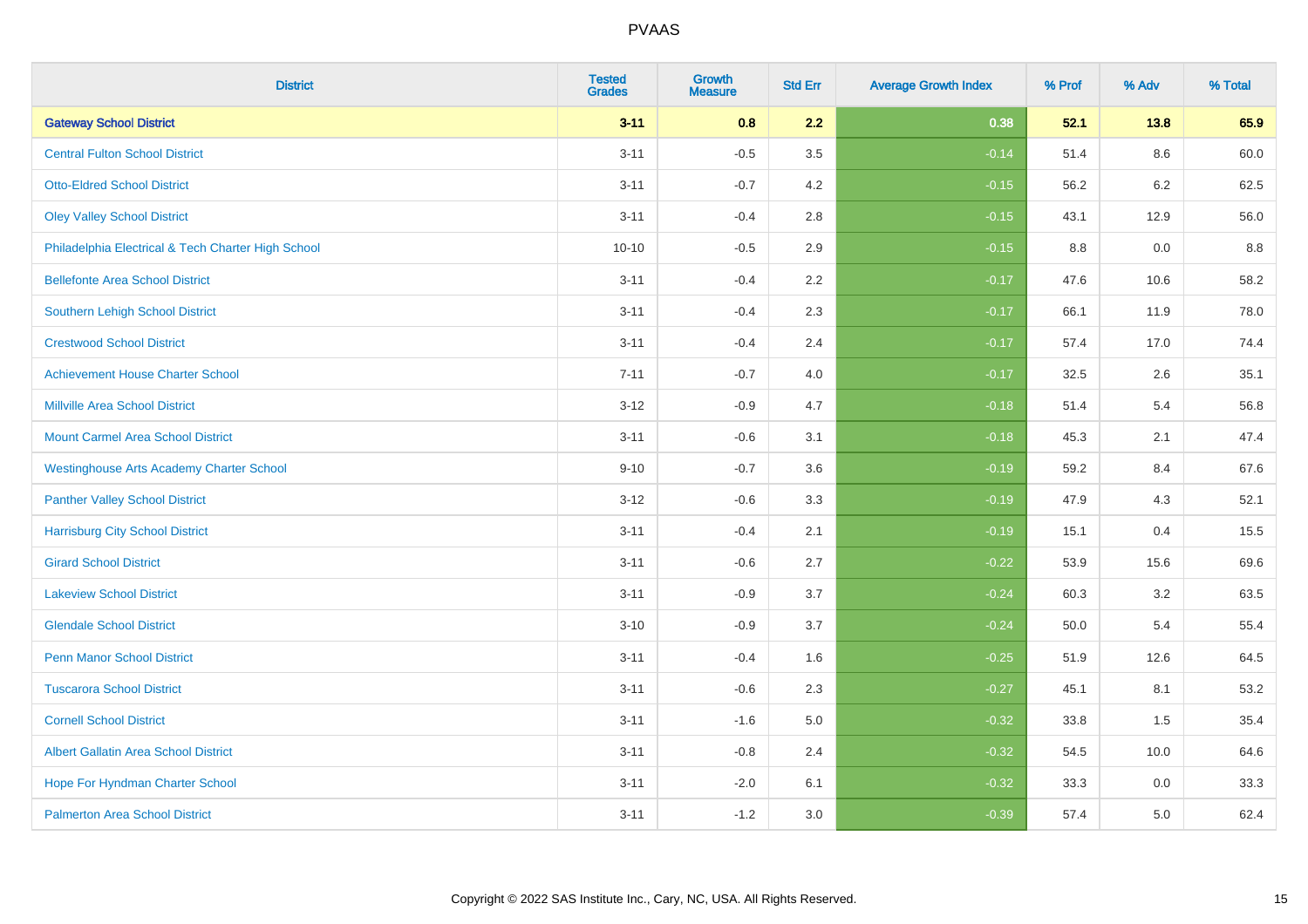| <b>District</b>                                         | <b>Tested</b><br><b>Grades</b> | <b>Growth</b><br><b>Measure</b> | <b>Std Err</b> | <b>Average Growth Index</b> | % Prof | % Adv   | % Total |
|---------------------------------------------------------|--------------------------------|---------------------------------|----------------|-----------------------------|--------|---------|---------|
| <b>Gateway School District</b>                          | $3 - 11$                       | 0.8                             | 2.2            | 0.38                        | 52.1   | 13.8    | 65.9    |
| <b>Bellwood-Antis School District</b>                   | $3 - 10$                       | $-1.2$                          | 3.2            | $-0.39$                     | 55.1   | 10.1    | 65.2    |
| <b>Sharpsville Area School District</b>                 | $3 - 11$                       | $-1.4$                          | 3.5            | $-0.40$                     | 55.2   | 13.4    | 68.7    |
| North Schuylkill School District                        | $3 - 11$                       | $-1.0$                          | 2.4            | $-0.42$                     | 41.8   | 5.1     | 46.8    |
| <b>Bangor Area School District</b>                      | $3 - 12$                       | $-0.9$                          | 2.0            | $-0.43$                     | 44.3   | 4.7     | 49.0    |
| <b>Shaler Area School District</b>                      | $3 - 11$                       | $-0.8$                          | 1.9            | $-0.43$                     | 49.1   | 9.6     | 58.7    |
| <b>Conewago Valley School District</b>                  | $3 - 12$                       | $-0.9$                          | 2.0            | $-0.45$                     | 51.7   | 9.6     | 61.3    |
| <b>Elizabethtown Area School District</b>               | $3 - 12$                       | $-0.9$                          | 1.9            | $-0.47$                     | 50.0   | 11.2    | 61.2    |
| Center For Student Learning Charter School At Pennsbury | $6 - 12$                       | $-2.9$                          | 6.1            | $-0.47$                     | 42.9   | 0.0     | 42.9    |
| South Side Area School District                         | $3 - 11$                       | $-1.6$                          | 3.3            | $-0.48$                     | 50.0   | 6.8     | 56.8    |
| <b>Wyoming Area School District</b>                     | $3 - 10$                       | $-1.3$                          | 2.6            | $-0.50$                     | 53.8   | 10.8    | 64.6    |
| <b>Canon-Mcmillan School District</b>                   | $3 - 11$                       | $-0.8$                          | 1.6            | $-0.50$                     | 58.7   | 15.9    | 74.6    |
| <b>Central Greene School District</b>                   | $3 - 11$                       | $-1.6$                          | 2.8            | $-0.55$                     | 54.2   | $2.8\,$ | 57.0    |
| <b>Mid Valley School District</b>                       | $3 - 10$                       | $-1.7$                          | 3.0            | $-0.55$                     | 45.1   | 7.8     | 52.9    |
| <b>Manheim Township School District</b>                 | $3 - 12$                       | $-0.9$                          | 1.6            | $-0.58$                     | 53.2   | 15.5    | 68.7    |
| <b>Clarion-Limestone Area School District</b>           | $3 - 12$                       | $-2.5$                          | 4.1            | $-0.60$                     | 56.8   | $6.8\,$ | 63.6    |
| <b>Burgettstown Area School District</b>                | $3 - 11$                       | $-2.1$                          | 3.4            | $-0.62$                     | 50.0   | 1.4     | 51.4    |
| <b>Susquehanna Community School District</b>            | $3 - 11$                       | $-2.8$                          | 4.2            | $-0.66$                     | 49.4   | 6.9     | 56.3    |
| <b>Fannett-Metal School District</b>                    | $3 - 11$                       | $-3.4$                          | 5.1            | $-0.67$                     | 38.7   | 8.1     | 46.8    |
| <b>Cheltenham School District</b>                       | $3 - 11$                       | $-1.4$                          | 2.1            | $-0.67$                     | 46.1   | 10.0    | 56.1    |
| <b>North Pocono School District</b>                     | $3 - 11$                       | $-2.3$                          | 3.4            | $-0.68$                     | 52.0   | 16.4    | 68.5    |
| Mt Lebanon School District                              | $3 - 11$                       | $-1.0$                          | 1.5            | $-0.70$                     | 61.9   | 24.0    | 85.9    |
| <b>Lehighton Area School District</b>                   | $3 - 11$                       | $-1.6$                          | 2.3            | $-0.70$                     | 51.1   | 5.6     | 56.7    |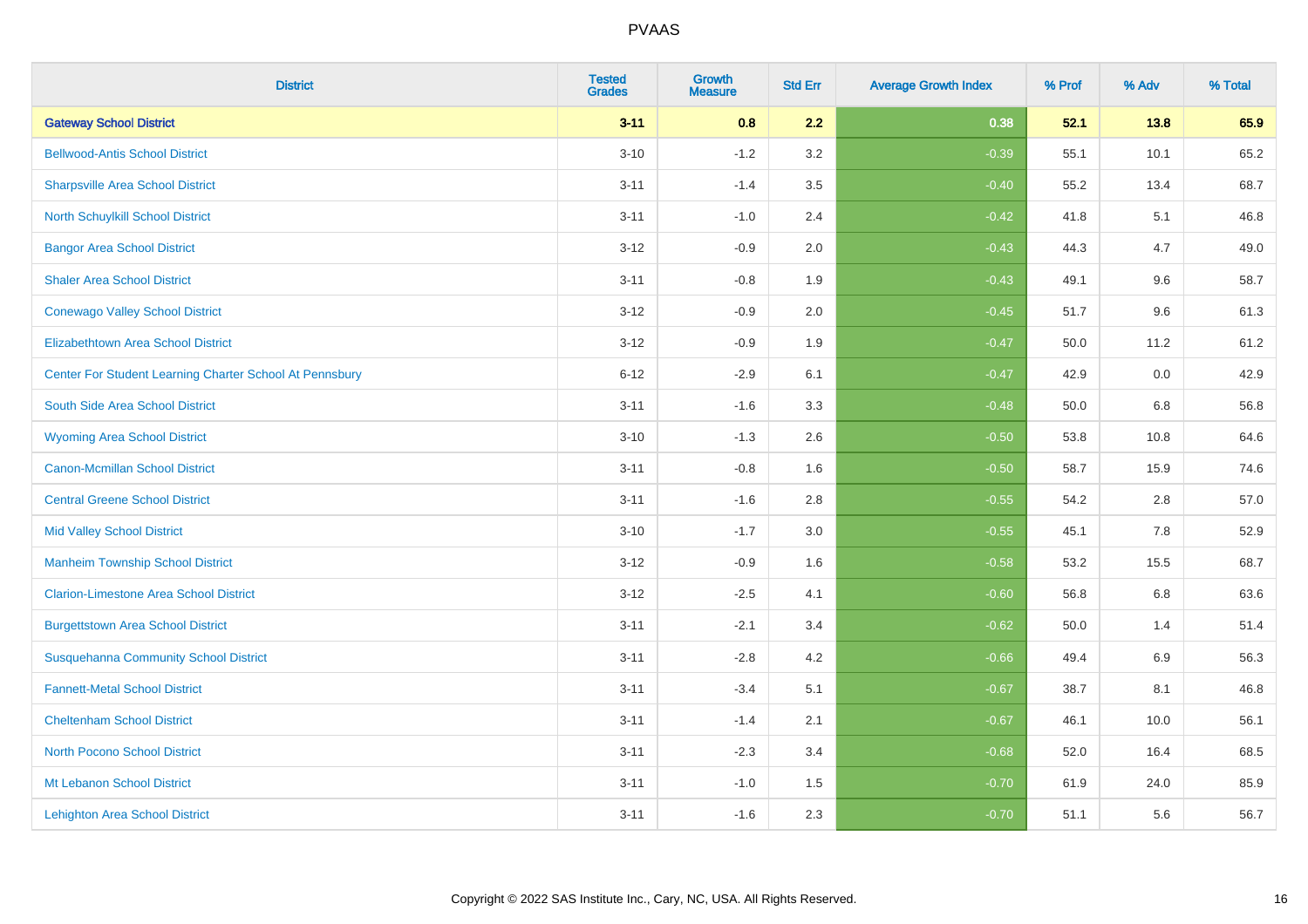| <b>District</b>                               | <b>Tested</b><br><b>Grades</b> | <b>Growth</b><br><b>Measure</b> | <b>Std Err</b> | <b>Average Growth Index</b> | % Prof | % Adv | % Total |
|-----------------------------------------------|--------------------------------|---------------------------------|----------------|-----------------------------|--------|-------|---------|
| <b>Gateway School District</b>                | $3 - 11$                       | 0.8                             | 2.2            | 0.38                        | 52.1   | 13.8  | 65.9    |
| Huntingdon Area School District               | $3 - 11$                       | $-2.0$                          | 2.7            | $-0.72$                     | 36.8   | 10.3  | 47.0    |
| <b>Bald Eagle Area School District</b>        | $3 - 11$                       | $-2.1$                          | 2.7            | $-0.75$                     | 48.4   | 9.4   | 57.7    |
| <b>Turkeyfoot Valley Area School District</b> | $3 - 12$                       | $-4.3$                          | 5.6            | $-0.76$                     | 22.0   | 5.1   | 27.1    |
| <b>Gillingham Charter School</b>              | $3 - 11$                       | $-4.4$                          | 5.6            | $-0.77$                     | 20.8   | 8.3   | 29.2    |
| <b>Conemaugh Valley School District</b>       | $3-12$                         | $-3.2$                          | 4.1            | $-0.78$                     | 48.2   | 5.6   | 53.7    |
| <b>Northeast Bradford School District</b>     | $3 - 10$                       | $-3.1$                          | 4.0            | $-0.78$                     | 33.9   | 3.4   | 37.3    |
| <b>Shenango Area School District</b>          | $3 - 11$                       | $-2.6$                          | 3.3            | $-0.79$                     | 50.6   | 13.9  | 64.6    |
| <b>Lebanon School District</b>                | $3 - 11$                       | $-1.6$                          | 1.9            | $-0.80$                     | 24.4   | 2.6   | 27.0    |
| <b>Forest Area School District</b>            | $3 - 11$                       | $-4.4$                          | 5.4            | $-0.81$                     | 36.2   | 2.1   | 38.3    |
| <b>Chartiers Valley School District</b>       | $3 - 11$                       | $-1.7$                          | 2.0            | $-0.81$                     | 54.7   | 8.4   | 63.1    |
| <b>Phoenixville Area School District</b>      | $3 - 11$                       | $-1.7$                          | 2.1            | $-0.83$                     | 59.9   | 10.6  | 70.5    |
| <b>Charleroi School District</b>              | $3 - 11$                       | $-2.6$                          | 3.0            | $-0.86$                     | 55.7   | $7.4$ | 63.1    |
| <b>Montour School District</b>                | $3 - 11$                       | $-1.8$                          | 2.1            | $-0.88$                     | 61.4   | 15.1  | 76.5    |
| <b>Columbia Borough School District</b>       | $3 - 12$                       | $-3.1$                          | 3.5            | $-0.89$                     | 29.5   | 1.9   | 31.4    |
| <b>Sullivan County School District</b>        | $3 - 10$                       | $-4.0$                          | 4.4            | $-0.90$                     | 66.7   | 2.6   | 69.2    |
| <b>Austin Area School District</b>            | $3 - 11$                       | $-5.7$                          | 6.4            | $-0.90$                     | 33.3   | 5.6   | 38.9    |
| <b>Wyoming Valley West School District</b>    | $3 - 11$                       | $-2.2$                          | 2.4            | $-0.91$                     | 49.4   | 3.0   | 52.4    |
| Imhotep Institute Charter High School         | $9 - 11$                       | $-5.3$                          | 5.8            | $-0.92$                     | 25.0   | 0.0   | 25.0    |
| <b>North Hills School District</b>            | $3 - 11$                       | $-1.8$                          | 1.8            | $-0.96$                     | 59.1   | 14.1  | 73.2    |
| <b>Seneca Valley School District</b>          | $3 - 11$                       | $-1.4$                          | 1.4            | $-0.99$                     | 57.2   | 11.4  | 68.6    |
| <b>Valley Grove School District</b>           | $3 - 10$                       | $-3.7$                          | 3.7            | $-1.01$                     | 51.2   | 6.1   | 57.3    |
| <b>Lewisburg Area School District</b>         | $3 - 11$                       | $-2.7$                          | 2.6            | $-1.03$                     | 57.0   | 18.5  | 75.6    |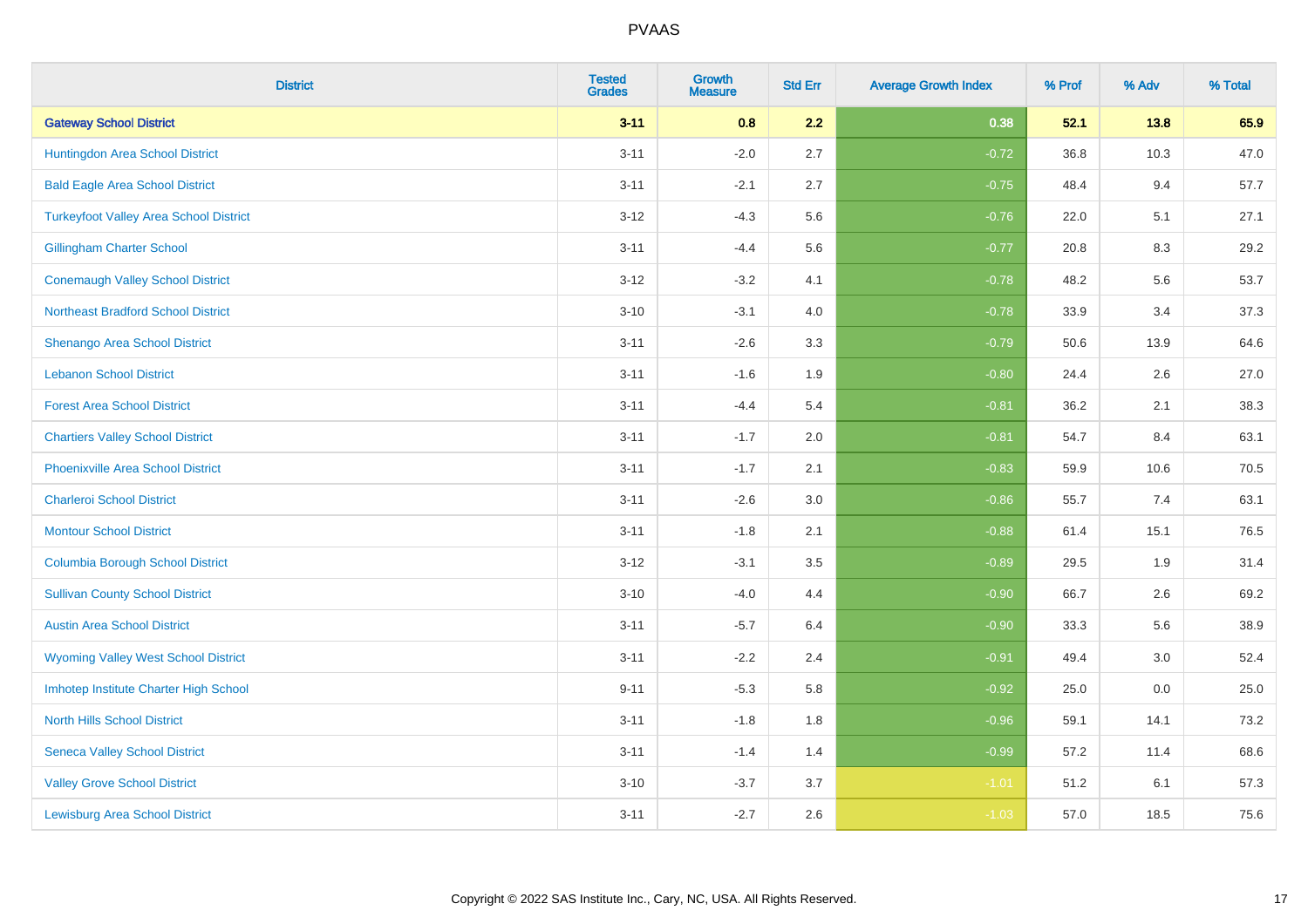| <b>District</b>                              | <b>Tested</b><br><b>Grades</b> | <b>Growth</b><br><b>Measure</b> | <b>Std Err</b> | <b>Average Growth Index</b> | % Prof | % Adv   | % Total |
|----------------------------------------------|--------------------------------|---------------------------------|----------------|-----------------------------|--------|---------|---------|
| <b>Gateway School District</b>               | $3 - 11$                       | 0.8                             | 2.2            | 0.38                        | 52.1   | 13.8    | 65.9    |
| <b>West Greene School District</b>           | $3 - 11$                       | $-4.5$                          | 4.3            | $-1.04$                     | 36.6   | 7.3     | 43.9    |
| <b>Quaker Valley School District</b>         | $3 - 11$                       | $-2.8$                          | 2.6            | $-1.08$                     | 55.2   | 13.2    | 68.4    |
| Oil City Area School District                | $3 - 11$                       | $-2.9$                          | 2.6            | $-1.08$                     | 44.4   | 5.8     | 50.2    |
| Conemaugh Township Area School District      | $3 - 12$                       | $-3.7$                          | 3.4            | $-1.09$                     | 53.8   | 17.6    | 71.4    |
| <b>Riverside School District</b>             | $3 - 11$                       | $-3.2$                          | 3.0            | $-1.09$                     | 43.0   | 9.0     | 52.0    |
| <b>Juniata Valley School District</b>        | $3 - 11$                       | $-3.9$                          | 3.5            | $-1.10$                     | 44.4   | 3.5     | 47.8    |
| <b>Dallas School District</b>                | $3 - 11$                       | $-2.5$                          | 2.2            | $-1.12$                     | 54.9   | 7.6     | 62.4    |
| Jeannette City School District               | $3 - 11$                       | $-4.3$                          | 3.8            | $-1.13$                     | 46.7   | 7.5     | 54.2    |
| <b>Antietam School District</b>              | $3 - 10$                       | $-4.3$                          | 3.8            | $-1.13$                     | 36.4   | 5.4     | 41.8    |
| <b>Kane Area School District</b>             | $3 - 10$                       | $-3.7$                          | 3.2            | $-1.17$                     | 39.5   | $9.9\,$ | 49.4    |
| <b>Chichester School District</b>            | $3 - 11$                       | $-2.7$                          | 2.3            | $-1.17$                     | 44.6   | $6.6\,$ | 51.2    |
| <b>Chestnut Ridge School District</b>        | $3 - 12$                       | $-3.4$                          | 2.9            | $-1.17$                     | 46.6   | 5.8     | 52.4    |
| <b>Big Beaver Falls Area School District</b> | $3 - 11$                       | $-3.9$                          | 3.3            | $-1.18$                     | 34.1   | 3.5     | 37.6    |
| <b>Greater Johnstown School District</b>     | $3 - 11$                       | $-3.1$                          | 2.6            | $-1.19$                     | 26.1   | 0.0     | 26.1    |
| <b>Riverview School District</b>             | $3 - 11$                       | $-4.6$                          | 3.8            | $-1.20$                     | 57.9   | 15.8    | 73.7    |
| <b>Scranton School District</b>              | $3 - 12$                       | $-2.9$                          | 2.4            | $-1.22$                     | 45.6   | 3.6     | 49.1    |
| <b>Elk Lake School District</b>              | $3 - 11$                       | $-4.0$                          | 3.3            | $-1.23$                     | 46.2   | 3.3     | 49.4    |
| <b>Apollo-Ridge School District</b>          | $3 - 12$                       | $-4.7$                          | 3.7            | $-1.24$                     | 50.0   | 10.0    | 60.0    |
| <b>Troy Area School District</b>             | $3 - 10$                       | $-4.3$                          | 3.4            | $-1.26$                     | 43.2   | 5.7     | 48.9    |
| <b>Bristol Borough School District</b>       | $3 - 12$                       | $-4.3$                          | 3.4            | $-1.27$                     | 39.7   | 1.3     | 41.0    |
| <b>Shade-Central City School District</b>    | $3 - 11$                       | $-5.9$                          | 4.6            | $-1.28$                     | 27.8   | 0.0     | 27.8    |
| <b>Ellwood City Area School District</b>     | $3 - 11$                       | $-4.2$                          | 3.2            | $-1.29$                     | 54.1   | 14.1    | 68.2    |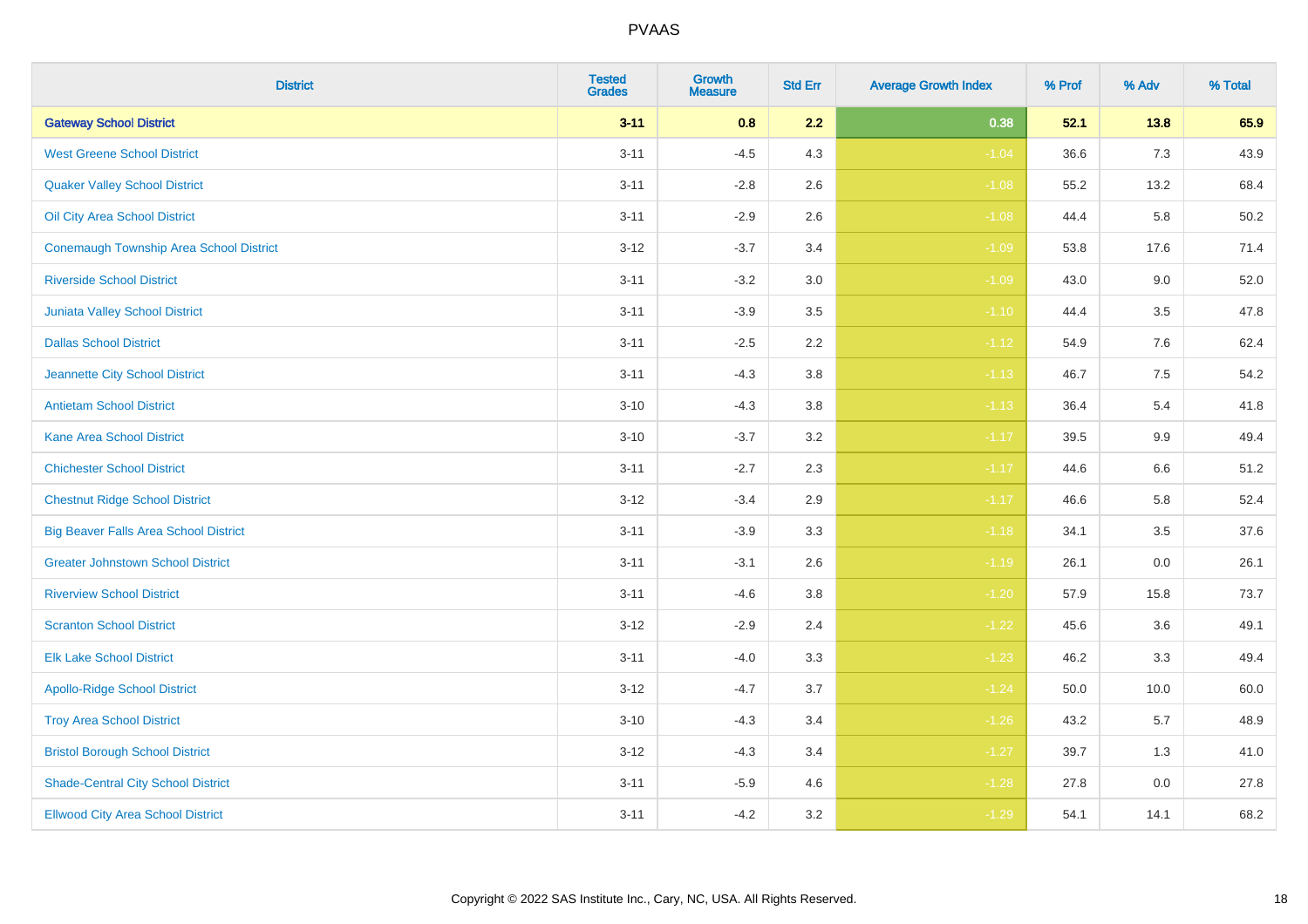| <b>District</b>                                                       | <b>Tested</b><br><b>Grades</b> | <b>Growth</b><br><b>Measure</b> | <b>Std Err</b> | <b>Average Growth Index</b> | % Prof | % Adv   | % Total |
|-----------------------------------------------------------------------|--------------------------------|---------------------------------|----------------|-----------------------------|--------|---------|---------|
| <b>Gateway School District</b>                                        | $3 - 11$                       | 0.8                             | 2.2            | 0.38                        | 52.1   | 13.8    | 65.9    |
| <b>Cambria Heights School District</b>                                | $3 - 10$                       | $-4.1$                          | 3.1            | $-1.32$                     | 51.0   | 6.0     | 57.0    |
| <b>Ferndale Area School District</b>                                  | $3 - 10$                       | $-5.8$                          | 4.3            | $-1.33$                     | 40.0   | 0.0     | 40.0    |
| <b>Greencastle-Antrim School District</b>                             | $3 - 11$                       | $-3.0$                          | $2.2\,$        | $-1.36$                     | 62.4   | $9.9\,$ | 72.3    |
| <b>Westmont Hilltop School District</b>                               | $3 - 11$                       | $-4.0$                          | 2.8            | $-1.40$                     | 36.3   | 13.3    | 49.6    |
| <b>Claysburg-Kimmel School District</b>                               | $3 - 11$                       | $-5.7$                          | 4.0            | $-1.42$                     | 42.9   | 8.2     | 51.0    |
| <b>MaST Community Charter School</b>                                  | $3 - 10$                       | $-4.1$                          | 2.7            | $-1.52$                     | 44.0   | 9.5     | 53.4    |
| <b>Fort Cherry School District</b>                                    | $3 - 10$                       | $-5.9$                          | 3.8            | $-1.56$                     | 55.2   | 5.2     | 60.3    |
| <b>Tri-Valley School District</b>                                     | $3 - 10$                       | $-6.4$                          | 4.1            | $-1.57$                     | 37.0   | 4.4     | 41.3    |
| Preparatory Charter School Of Mathematics, Science, Tech, And Careers | $9 - 10$                       | $-4.0$                          | $2.5\,$        | $-1.59$                     | 15.0   | 0.0     | 15.0    |
| <b>Carbon Career &amp; Technical Institute</b>                        | $9 - 11$                       | $-5.7$                          | 3.6            | $-1.59$                     | 34.5   | 1.2     | 35.7    |
| <b>Shamokin Area School District</b>                                  | $3 - 11$                       | $-7.7$                          | 4.8            | $-1.60$                     | 38.1   | 3.2     | 41.3    |
| <b>Fairfield Area School District</b>                                 | $3 - 11$                       | $-5.6$                          | 3.4            | $-1.66$                     | 57.9   | 4.0     | 61.8    |
| <b>Pottstown School District</b>                                      | $3 - 12$                       | $-4.0$                          | 2.4            | $-1.68$                     | 29.8   | 1.2     | 31.0    |
| <b>Twin Valley School District</b>                                    | $3 - 12$                       | $-3.6$                          | 2.1            | $-1.69$                     | 49.6   | 7.1     | 56.8    |
| <b>East Pennsboro Area School District</b>                            | $3 - 11$                       | $-4.2$                          | 2.5            | $-1.71$                     | 60.8   | 8.5     | 69.3    |
| <b>Brentwood Borough School District</b>                              | $3 - 11$                       | $-5.3$                          | 3.0            | $-1.72$                     | 52.0   | 6.1     | 58.2    |
| Perseus House Charter School Of Excellence                            | $6 - 11$                       | $-5.2$                          | 3.0            | $-1.72$                     | 16.5   | 0.0     | 16.5    |
| <b>Old Forge School District</b>                                      | $3 - 12$                       | $-5.9$                          | 3.4            | $-1.73$                     | 52.9   | 7.1     | 60.0    |
| <b>Canton Area School District</b>                                    | $3 - 11$                       | $-5.5$                          | 3.2            | $-1.75$                     | 40.7   | 2.3     | 43.0    |
| <b>Washington School District</b>                                     | $3 - 11$                       | $-4.9$                          | 2.8            | $-1.76$                     | 30.1   | 2.4     | 32.5    |
| <b>Pequea Valley School District</b>                                  | $3 - 11$                       | $-5.8$                          | 3.2            | $-1.80$                     | 39.8   | 9.1     | 48.9    |
| <b>Pittston Area School District</b>                                  | $3 - 11$                       | $-10.1$                         | 5.6            | $-1.80$                     | 38.1   | 9.5     | 47.6    |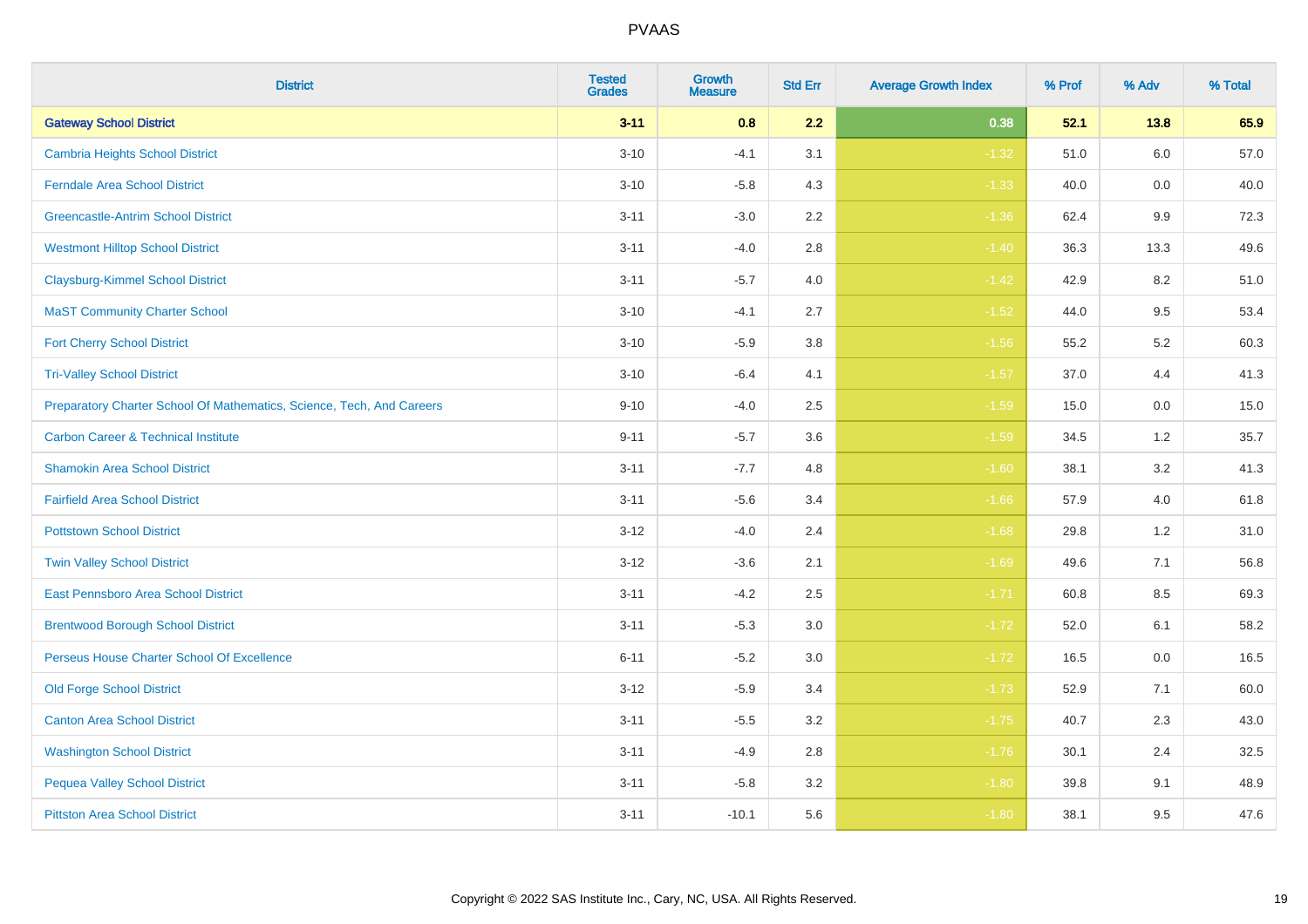| <b>District</b>                                   | <b>Tested</b><br><b>Grades</b> | <b>Growth</b><br><b>Measure</b> | <b>Std Err</b> | <b>Average Growth Index</b> | % Prof | % Adv | % Total |
|---------------------------------------------------|--------------------------------|---------------------------------|----------------|-----------------------------|--------|-------|---------|
| <b>Gateway School District</b>                    | $3 - 11$                       | 0.8                             | 2.2            | 0.38                        | 52.1   | 13.8  | 65.9    |
| <b>Brandywine Heights Area School District</b>    | $3 - 11$                       | $-4.9$                          | 2.7            | $-1.81$                     | 49.2   | 8.2   | 57.4    |
| <b>Montrose Area School District</b>              | $3 - 10$                       | $-5.5$                          | 3.0            | $-1.82$                     | 46.7   | 5.4   | 52.2    |
| <b>Brownsville Area School District</b>           | $3 - 12$                       | $-7.2$                          | 3.9            | $-1.83$                     | 34.4   | 6.1   | 40.5    |
| <b>Central Columbia School District</b>           | $3 - 12$                       | $-4.8$                          | 2.6            | $-1.86$                     | 53.7   | 14.8  | 68.5    |
| <b>Kiski Area School District</b>                 | $3 - 11$                       | $-3.7$                          | 2.0            | $-1.86$                     | 57.4   | 10.4  | 67.8    |
| <b>East Allegheny School District</b>             | $3 - 11$                       | $-6.3$                          | 3.3            | $-1.87$                     | 31.9   | 9.7   | 41.7    |
| <b>Western Beaver County School District</b>      | $3 - 11$                       | $-7.8$                          | 4.2            | $-1.87$                     | 56.5   | 6.5   | 63.0    |
| <b>Greensburg Salem School District</b>           | $3 - 11$                       | $-4.4$                          | 2.4            | $-1.88$                     | 47.6   | 4.9   | 52.4    |
| <b>Gettysburg Area School District</b>            | $3 - 11$                       | $-4.0$                          | 2.1            | $-1.89$                     | 45.3   | 14.0  | 59.3    |
| <b>Mount Pleasant Area School District</b>        | $3 - 11$                       | $-5.0$                          | 2.6            | $-1.93$                     | 52.6   | 0.0   | 52.6    |
| <b>Somerset Area School District</b>              | $3 - 11$                       | $-4.4$                          | 2.3            | $-1.93$                     | 44.4   | 14.9  | 59.3    |
| <b>Bermudian Springs School District</b>          | $3 - 11$                       | $-5.5$                          | 2.9            | $-1.94$                     | 56.4   | 6.8   | 63.2    |
| <b>Forest City Regional School District</b>       | $3 - 12$                       | $-6.0$                          | 3.0            | $-1.96$                     | 44.1   | 0.0   | 44.1    |
| <b>Mount Union Area School District</b>           | $3 - 10$                       | $-6.1$                          | 3.1            | $-1.97$                     | 32.2   | 3.4   | 35.6    |
| <b>Upper Dauphin Area School District</b>         | $3 - 11$                       | $-6.3$                          | 3.2            | $-1.98$                     | 37.4   | 4.8   | 42.2    |
| The New Academy Charter School                    | $8 - 11$                       | $-10.4$                         | 5.2            | $-2.00$                     | 0.0    | 0.0   | $0.0\,$ |
| <b>Moshannon Valley School District</b>           | $3 - 10$                       | $-7.0$                          | 3.4            | $-2.01$                     | 48.5   | 0.0   | 48.5    |
| <b>California Area School District</b>            | $3 - 10$                       | $-7.3$                          | 3.6            | $-2.02$                     | 42.6   | 9.8   | 52.5    |
| <b>Corry Area School District</b>                 | $3 - 11$                       | $-5.3$                          | 2.6            | $-2.03$                     | 38.5   | 6.0   | 44.5    |
| <b>Karns City Area School District</b>            | $3 - 11$                       | $-6.0$                          | 2.9            | $-2.03$                     | 53.1   | 8.3   | 61.5    |
| <b>Middletown Area School District</b>            | $3 - 11$                       | $-5.3$                          | 2.6            | $-2.05$                     | 46.4   | 5.3   | 51.7    |
| <b>Executive Education Academy Charter School</b> | $3 - 10$                       | $-6.5$                          | 3.1            | $-2.08$                     | 23.7   | 2.2   | 25.8    |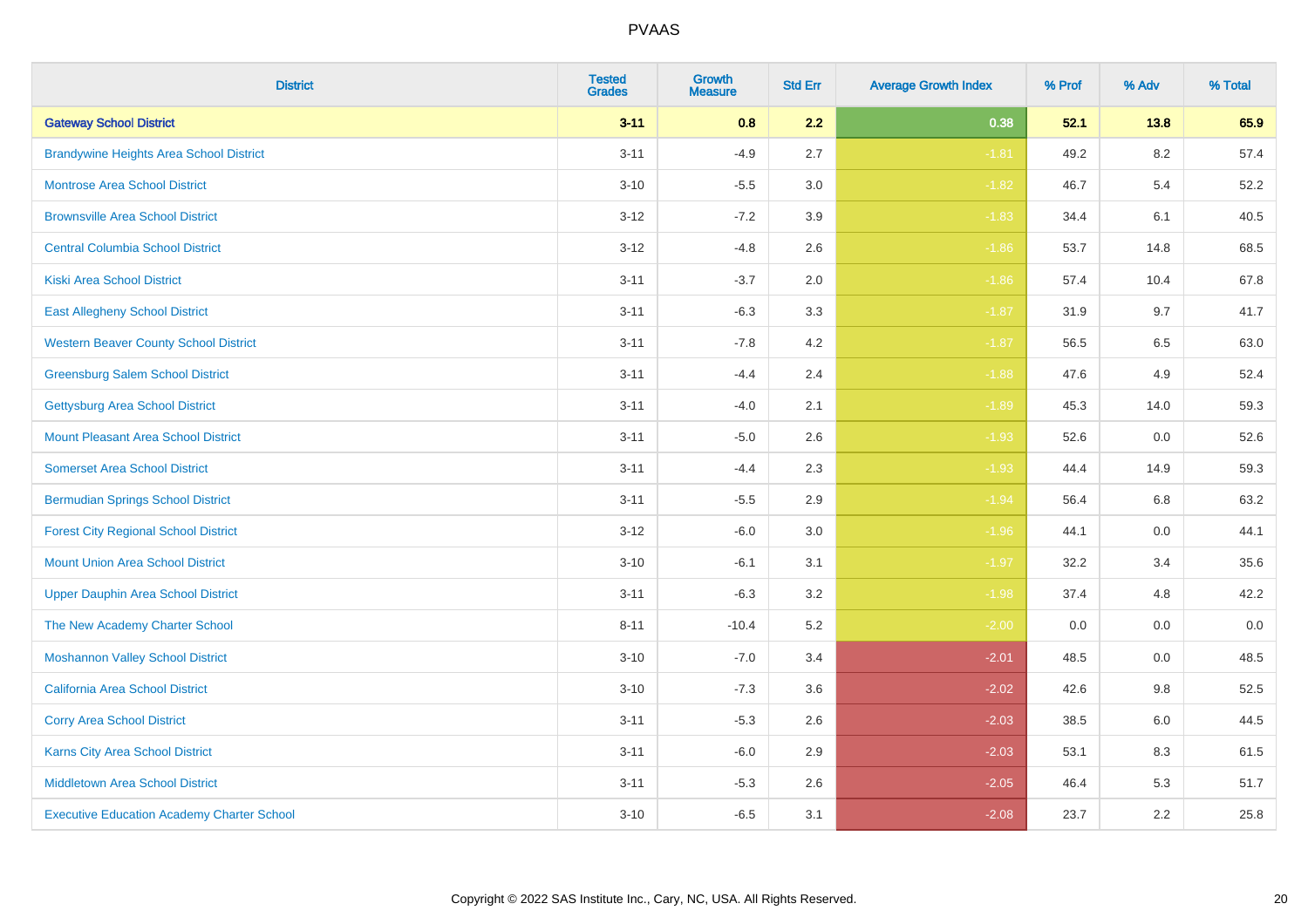| <b>District</b>                                 | <b>Tested</b><br><b>Grades</b> | <b>Growth</b><br><b>Measure</b> | <b>Std Err</b> | <b>Average Growth Index</b> | % Prof | % Adv | % Total |
|-------------------------------------------------|--------------------------------|---------------------------------|----------------|-----------------------------|--------|-------|---------|
| <b>Gateway School District</b>                  | $3 - 11$                       | 0.8                             | 2.2            | 0.38                        | 52.1   | 13.8  | 65.9    |
| <b>Williams Valley School District</b>          | $3 - 11$                       | $-7.3$                          | 3.4            | $-2.13$                     | 23.2   | 0.0   | 23.2    |
| Aliquippa School District                       | $3 - 11$                       | $-9.0$                          | 4.2            | $-2.14$                     | 11.0   | 0.0   | 11.0    |
| <b>Crawford Central School District</b>         | $3 - 11$                       | $-4.7$                          | 2.2            | $-2.15$                     | 40.6   | 10.5  | 51.1    |
| Susquehanna Township School District            | $3 - 12$                       | $-5.8$                          | 2.7            | $-2.17$                     | 36.0   | 5.6   | 41.6    |
| <b>Perkiomen Valley School District</b>         | $3 - 11$                       | $-3.5$                          | 1.6            | $-2.18$                     | 53.8   | 13.4  | 67.2    |
| <b>Benton Area School District</b>              | $3 - 10$                       | $-9.7$                          | 4.5            | $-2.18$                     | 43.2   | 5.4   | 48.6    |
| Jim Thorpe Area School District                 | $3 - 11$                       | $-5.8$                          | 2.7            | $-2.19$                     | 33.3   | 7.4   | 40.7    |
| <b>Keystone Education Center Charter School</b> | $3 - 12$                       | $-12.9$                         | 5.9            | $-2.19$                     | 28.0   | 0.0   | 28.0    |
| <b>Muncy School District</b>                    | $3 - 11$                       | $-8.1$                          | 3.7            | $-2.21$                     | 42.0   | 3.8   | 45.8    |
| <b>West Middlesex Area School District</b>      | $3 - 10$                       | $-8.4$                          | 3.8            | $-2.21$                     | 34.9   | 2.8   | 37.6    |
| <b>York Co School Of Technology</b>             | $9 - 12$                       | $-3.8$                          | 1.7            | $-2.22$                     | 39.1   | 5.6   | 44.7    |
| <b>East Lycoming School District</b>            | $3 - 11$                       | $-6.0$                          | 2.7            | $-2.24$                     | 48.3   | 4.2   | 52.5    |
| <b>Windber Area School District</b>             | $3 - 11$                       | $-7.2$                          | 3.2            | $-2.24$                     | 55.4   | 7.2   | 62.6    |
| <b>Portage Area School District</b>             | $3 - 10$                       | $-8.1$                          | 3.6            | $-2.26$                     | 40.6   | 9.4   | 50.0    |
| <b>Oxford Area School District</b>              | $3 - 11$                       | $-4.3$                          | 1.9            | $-2.26$                     | 41.3   | 8.0   | 49.3    |
| <b>Juniata County School District</b>           | $3 - 12$                       | $-4.9$                          | 2.1            | $-2.26$                     | 38.5   | 2.9   | 41.4    |
| <b>Indiana Area School District</b>             | $3 - 11$                       | $-5.3$                          | 2.3            | $-2.28$                     | 47.6   | 18.4  | 66.1    |
| South Williamsport Area School District         | $3 - 10$                       | $-5.7$                          | 2.5            | $-2.30$                     | 45.5   | 4.5   | 50.0    |
| Salisbury-Elk Lick School District              | $3 - 11$                       | $-13.5$                         | 5.9            | $-2.30$                     | 27.8   | 0.0   | 27.8    |
| <b>Upper Moreland Township School District</b>  | $3 - 11$                       | $-5.0$                          | 2.2            | $-2.31$                     | 57.9   | 4.0   | 61.9    |
| <b>Southmoreland School District</b>            | $3 - 11$                       | $-8.3$                          | 3.6            | $-2.32$                     | 56.8   | 7.2   | 64.0    |
| La Academia Partnership Charter School          | $6 - 11$                       | $-11.0$                         | 4.7            | $-2.34$                     | 6.8    | 0.0   | 6.8     |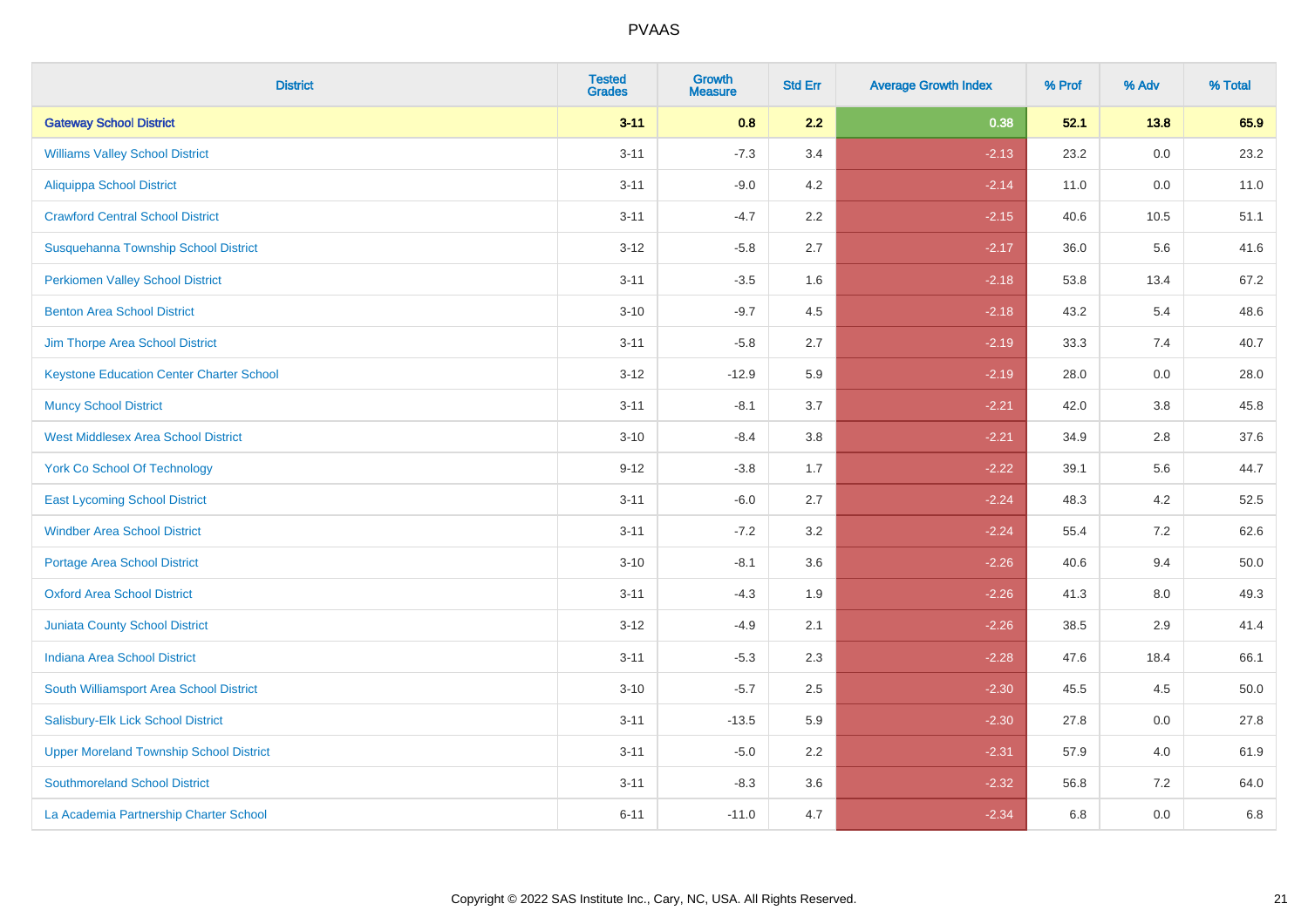| <b>District</b>                               | <b>Tested</b><br><b>Grades</b> | <b>Growth</b><br><b>Measure</b> | <b>Std Err</b> | <b>Average Growth Index</b> | % Prof | % Adv   | % Total |
|-----------------------------------------------|--------------------------------|---------------------------------|----------------|-----------------------------|--------|---------|---------|
| <b>Gateway School District</b>                | $3 - 11$                       | 0.8                             | 2.2            | 0.38                        | 52.1   | 13.8    | 65.9    |
| Jefferson-Morgan School District              | $3 - 10$                       | $-9.9$                          | 4.2            | $-2.35$                     | 43.8   | $4.2\,$ | 47.9    |
| <b>Freedom Area School District</b>           | $3 - 11$                       | $-7.1$                          | 3.0            | $-2.37$                     | 43.8   | 4.2     | 47.9    |
| <b>Universal Audenried Charter School</b>     | $9 - 11$                       | $-5.8$                          | 2.4            | $-2.40$                     | 14.6   | 0.0     | 14.6    |
| <b>Chartiers-Houston School District</b>      | $3 - 10$                       | $-8.6$                          | 3.5            | $-2.41$                     | 59.7   | 4.5     | 64.2    |
| <b>Farrell Area School District</b>           | $3 - 11$                       | $-10.4$                         | 4.3            | $-2.41$                     | 19.0   | 0.0     | 19.0    |
| <b>Yough School District</b>                  | $3 - 10$                       | $-6.6$                          | 2.7            | $-2.43$                     | 50.8   | 4.0     | 54.8    |
| <b>Innovative Arts Academy Charter School</b> | $6 - 11$                       | $-9.1$                          | 3.7            | $-2.44$                     | 9.5    | 0.0     | 9.5     |
| <b>Mohawk Area School District</b>            | $3 - 11$                       | $-7.5$                          | 3.1            | $-2.45$                     | 49.4   | 11.0    | 60.4    |
| <b>Sugar Valley Rural Charter School</b>      | $3 - 11$                       | $-11.0$                         | 4.5            | $-2.46$                     | 14.9   | 0.0     | 14.9    |
| <b>Keystone Central School District</b>       | $3 - 11$                       | $-5.1$                          | 2.0            | $-2.46$                     | 44.7   | 4.6     | 49.4    |
| <b>Mahanoy Area School District</b>           | $3 - 10$                       | $-9.0$                          | 3.6            | $-2.49$                     | 26.2   | 1.6     | 27.9    |
| <b>North Star School District</b>             | $3 - 11$                       | $-8.7$                          | 3.5            | $-2.51$                     | 47.8   | 6.0     | 53.7    |
| <b>Slippery Rock Area School District</b>     | $3 - 11$                       | $-6.3$                          | 2.5            | $-2.51$                     | 56.2   | 9.5     | 65.7    |
| <b>Blue Mountain School District</b>          | $3 - 10$                       | $-5.8$                          | 2.3            | $-2.56$                     | 46.6   | 8.5     | 55.1    |
| <b>Northwest Area School District</b>         | $3 - 10$                       | $-10.0$                         | 3.8            | $-2.59$                     | 34.6   | 7.3     | 41.8    |
| <b>Coatesville Area School District</b>       | $3 - 11$                       | $-4.4$                          | 1.7            | $-2.62$                     | 36.3   | 4.2     | 40.5    |
| <b>Dunmore School District</b>                | $3 - 11$                       | $-7.7$                          | 2.9            | $-2.62$                     | 34.0   | 7.2     | 41.2    |
| Northern Tioga School District                | $3 - 12$                       | $-7.5$                          | 2.8            | $-2.64$                     | 54.0   | 1.2     | 55.2    |
| <b>New Castle Area School District</b>        | $3 - 12$                       | $-6.4$                          | 2.4            | $-2.66$                     | 32.5   | 4.3     | 36.8    |
| <b>Pine Grove Area School District</b>        | $3 - 11$                       | $-7.7$                          | 2.9            | $-2.66$                     | 42.3   | 7.7     | 50.0    |
| <b>Harbor Creek School District</b>           | $3 - 11$                       | $-7.1$                          | 2.7            | $-2.67$                     | 48.8   | 15.2    | 64.0    |
| <b>Blairsville-Saltsburg School District</b>  | $3 - 11$                       | $-8.0$                          | 3.0            | $-2.68$                     | 37.3   | 7.0     | 44.3    |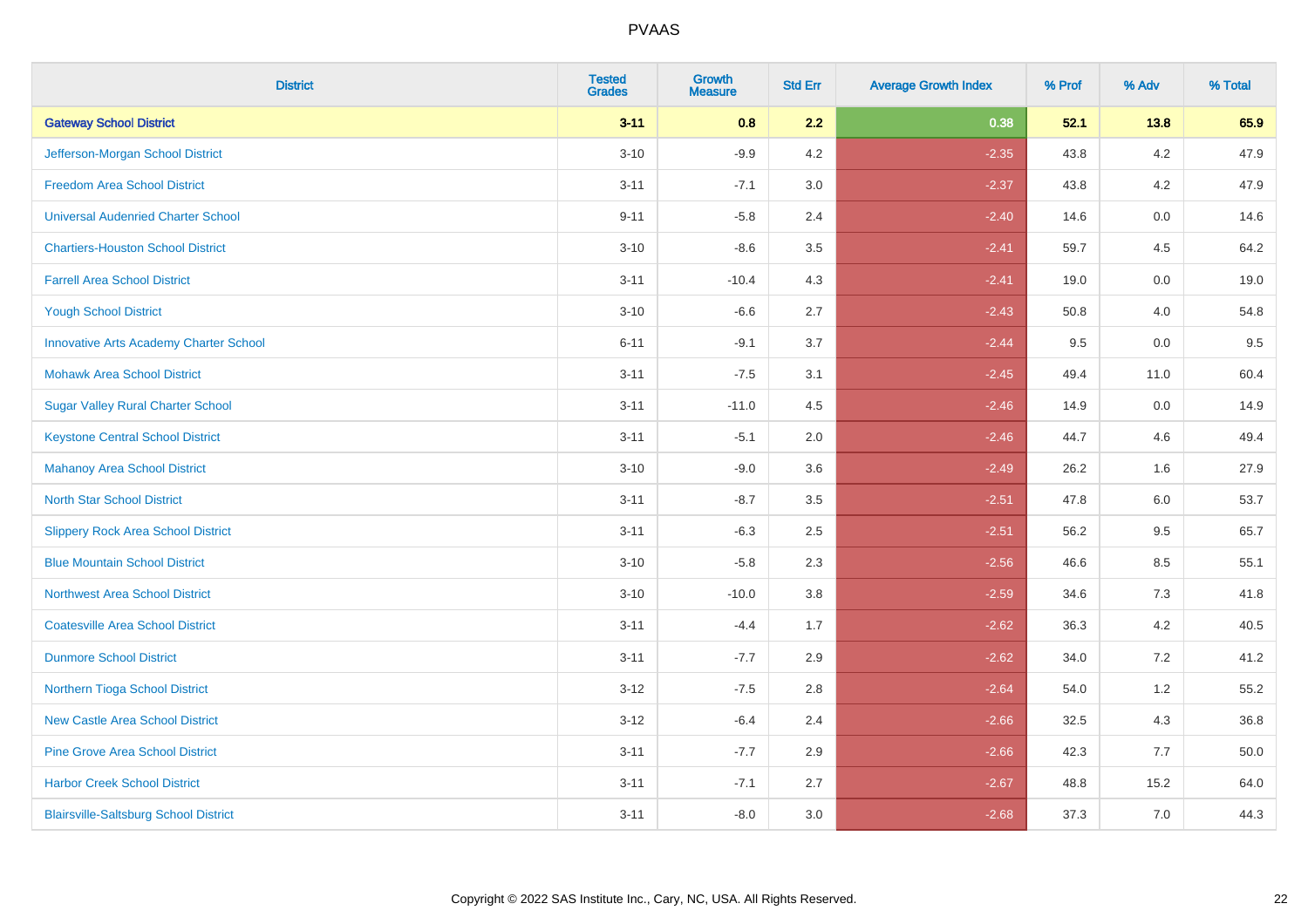| <b>District</b>                             | <b>Tested</b><br><b>Grades</b> | <b>Growth</b><br><b>Measure</b> | <b>Std Err</b> | <b>Average Growth Index</b> | % Prof | % Adv | % Total |
|---------------------------------------------|--------------------------------|---------------------------------|----------------|-----------------------------|--------|-------|---------|
| <b>Gateway School District</b>              | $3 - 11$                       | 0.8                             | 2.2            | 0.38                        | 52.1   | 13.8  | 65.9    |
| <b>South Allegheny School District</b>      | $3 - 11$                       | $-8.8$                          | 3.2            | $-2.70$                     | 40.5   | 0.0   | 40.5    |
| <b>Quakertown Community School District</b> | $3 - 12$                       | $-4.4$                          | 1.6            | $-2.70$                     | 56.5   | 10.0  | 66.6    |
| <b>Trinity Area School District</b>         | $3 - 11$                       | $-5.4$                          | 2.0            | $-2.71$                     | 48.3   | 11.8  | 60.1    |
| <b>Propel Charter School-Montour</b>        | $3 - 10$                       | $-10.7$                         | 3.9            | $-2.71$                     | 13.7   | 0.0   | 13.7    |
| <b>Forest Hills School District</b>         | $3 - 11$                       | $-7.3$                          | 2.7            | $-2.74$                     | 41.1   | 13.7  | 54.8    |
| <b>Highlands School District</b>            | $3 - 11$                       | $-7.4$                          | 2.7            | $-2.76$                     | 44.4   | 3.7   | 48.2    |
| <b>Redbank Valley School District</b>       | $3 - 11$                       | $-9.5$                          | 3.4            | $-2.77$                     | 31.5   | 4.9   | 36.4    |
| <b>Carlisle Area School District</b>        | $3 - 11$                       | $-5.3$                          | 1.9            | $-2.81$                     | 54.0   | 6.3   | 60.3    |
| <b>Carmichaels Area School District</b>     | $3 - 10$                       | $-9.3$                          | 3.3            | $-2.81$                     | 35.1   | 1.4   | 36.5    |
| Nazareth Area School District               | $3 - 11$                       | $-4.7$                          | 1.7            | $-2.82$                     | 59.2   | 9.9   | 69.0    |
| <b>Northern Potter School District</b>      | $3 - 12$                       | $-13.1$                         | 4.6            | $-2.84$                     | 37.5   | 0.0   | 37.5    |
| <b>Propel Charter School-Homestead</b>      | $3 - 11$                       | $-11.7$                         | 4.1            | $-2.84$                     | 15.9   | 0.0   | 15.9    |
| <b>Union City Area School District</b>      | $3-12$                         | $-10.2$                         | 3.6            | $-2.87$                     | 42.9   | 3.2   | 46.0    |
| <b>Rochester Area School District</b>       | $3 - 11$                       | $-13.2$                         | 4.6            | $-2.89$                     | 19.5   | 1.3   | 20.8    |
| <b>Conneaut School District</b>             | $3 - 12$                       | $-7.5$                          | 2.6            | $-2.91$                     | 38.4   | 7.4   | 45.8    |
| <b>Easton Area School District</b>          | $3 - 12$                       | $-4.1$                          | 1.4            | $-2.91$                     | 39.9   | 4.0   | 43.9    |
| <b>Penn Hills School District</b>           | $3 - 11$                       | $-7.6$                          | 2.6            | $-2.94$                     | 33.1   | 0.7   | 33.8    |
| <b>North East School District</b>           | $3 - 11$                       | $-9.3$                          | 3.1            | $-3.02$                     | 62.6   | 14.4  | 77.0    |
| <b>Pittsburgh School District</b>           | $3 - 11$                       | $-3.3$                          | 1.1            | $-3.04$                     | 33.9   | 8.2   | 42.1    |
| Philadelphia Academy Charter School         | $3 - 11$                       | $-8.9$                          | 2.9            | $-3.04$                     | 50.5   | 2.9   | 53.4    |
| <b>Palisades School District</b>            | $3 - 11$                       | $-8.7$                          | 2.8            | $-3.06$                     | 53.8   | 6.7   | 60.5    |
| <b>Dubois Area School District</b>          | $3 - 11$                       | $-6.2$                          | 2.0            | $-3.07$                     | 50.9   | 13.4  | 64.3    |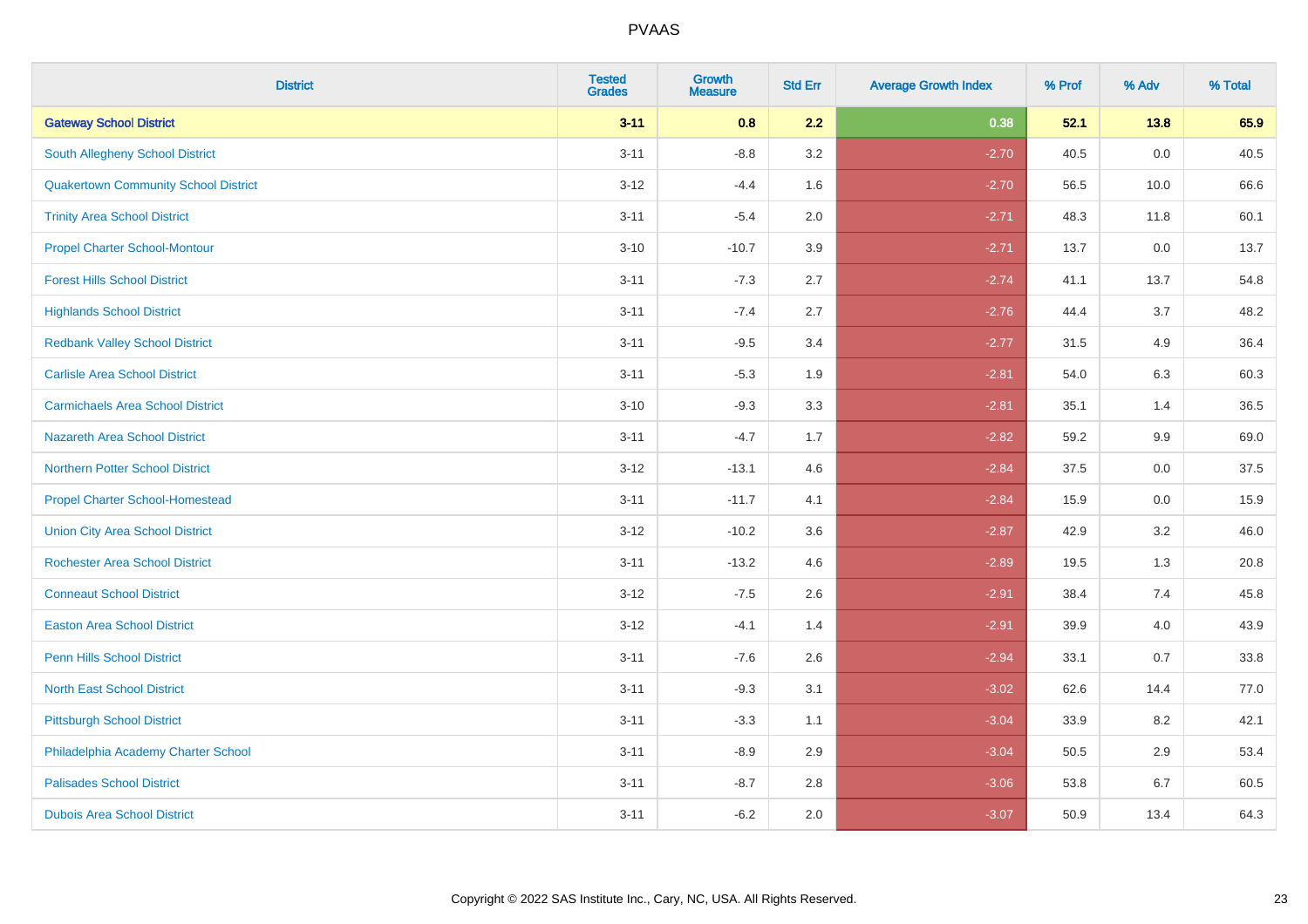| <b>District</b>                               | <b>Tested</b><br><b>Grades</b> | <b>Growth</b><br><b>Measure</b> | <b>Std Err</b> | <b>Average Growth Index</b> | % Prof | % Adv   | % Total |
|-----------------------------------------------|--------------------------------|---------------------------------|----------------|-----------------------------|--------|---------|---------|
| <b>Gateway School District</b>                | $3 - 11$                       | 0.8                             | 2.2            | 0.38                        | 52.1   | 13.8    | 65.9    |
| <b>Wallenpaupack Area School District</b>     | $3 - 11$                       | $-7.1$                          | 2.3            | $-3.09$                     | 40.8   | 2.4     | 43.1    |
| <b>Boyertown Area School District</b>         | $3 - 11$                       | $-4.7$                          | 1.5            | $-3.17$                     | 55.2   | 11.3    | 66.5    |
| <b>Waynesboro Area School District</b>        | $3-12$                         | $-6.1$                          | 1.9            | $-3.20$                     | 50.0   | 6.8     | 56.8    |
| <b>Tamaqua Area School District</b>           | $3 - 12$                       | $-8.2$                          | 2.5            | $-3.24$                     | 44.5   | 1.9     | 46.4    |
| Maritime Academy Charter School               | $3 - 10$                       | $-11.4$                         | 3.5            | $-3.29$                     | 15.2   | 0.0     | 15.2    |
| <b>Neshannock Township School District</b>    | $3 - 10$                       | $-9.7$                          | 2.9            | $-3.34$                     | 62.4   | 5.6     | 67.9    |
| <b>Steelton-Highspire School District</b>     | $3 - 11$                       | $-11.8$                         | 3.5            | $-3.40$                     | 14.5   | 0.0     | 14.5    |
| <b>Elizabeth Forward School District</b>      | $3 - 11$                       | $-8.4$                          | 2.4            | $-3.41$                     | 51.7   | 4.0     | 55.7    |
| <b>Interboro School District</b>              | $3 - 12$                       | $-7.3$                          | 2.1            | $-3.43$                     | 46.6   | 4.8     | 51.4    |
| <b>Williamsburg Community School District</b> | $3 - 11$                       | $-14.3$                         | 4.1            | $-3.48$                     | 28.3   | 0.0     | 28.3    |
| <b>Penn-Delco School District</b>             | $3 - 11$                       | $-6.8$                          | 1.9            | $-3.51$                     | 46.6   | 3.2     | 49.8    |
| <b>Milton Area School District</b>            | $3 - 11$                       | $-8.7$                          | 2.5            | $-3.52$                     | 45.4   | $6.9\,$ | 52.3    |
| <b>Moniteau School District</b>               | $3 - 11$                       | $-11.8$                         | 3.3            | $-3.56$                     | 50.0   | 6.3     | 56.3    |
| <b>Clearfield Area School District</b>        | $3 - 10$                       | $-9.4$                          | 2.6            | $-3.56$                     | 43.0   | 3.1     | 46.1    |
| <b>Ridgway Area School District</b>           | $3 - 11$                       | $-14.5$                         | 4.1            | $-3.56$                     | 49.0   | $9.8\,$ | 58.8    |
| <b>Berwick Area School District</b>           | $3 - 11$                       | $-9.3$                          | 2.6            | $-3.59$                     | 42.1   | 5.5     | 47.6    |
| Johnsonburg Area School District              | $3 - 11$                       | $-14.1$                         | 3.9            | $-3.62$                     | 54.0   | 4.6     | 58.6    |
| Propel Charter School - Braddock Hills        | $3 - 11$                       | $-13.6$                         | 3.6            | $-3.81$                     | 9.7    | 1.6     | 11.3    |
| Northern Lehigh School District               | $3 - 12$                       | $-10.4$                         | 2.7            | $-3.82$                     | 28.0   | 9.3     | 37.3    |
| <b>Bradford Area School District</b>          | $3 - 12$                       | $-9.3$                          | 2.4            | $-3.87$                     | 45.8   | 8.3     | 54.2    |
| <b>Marion Center Area School District</b>     | $3 - 10$                       | $-12.0$                         | 3.1            | $-3.87$                     | 33.7   | 1.1     | 34.8    |
| <b>Minersville Area School District</b>       | $3 - 11$                       | $-14.4$                         | 3.7            | $-3.90$                     | 39.3   | 3.3     | 42.6    |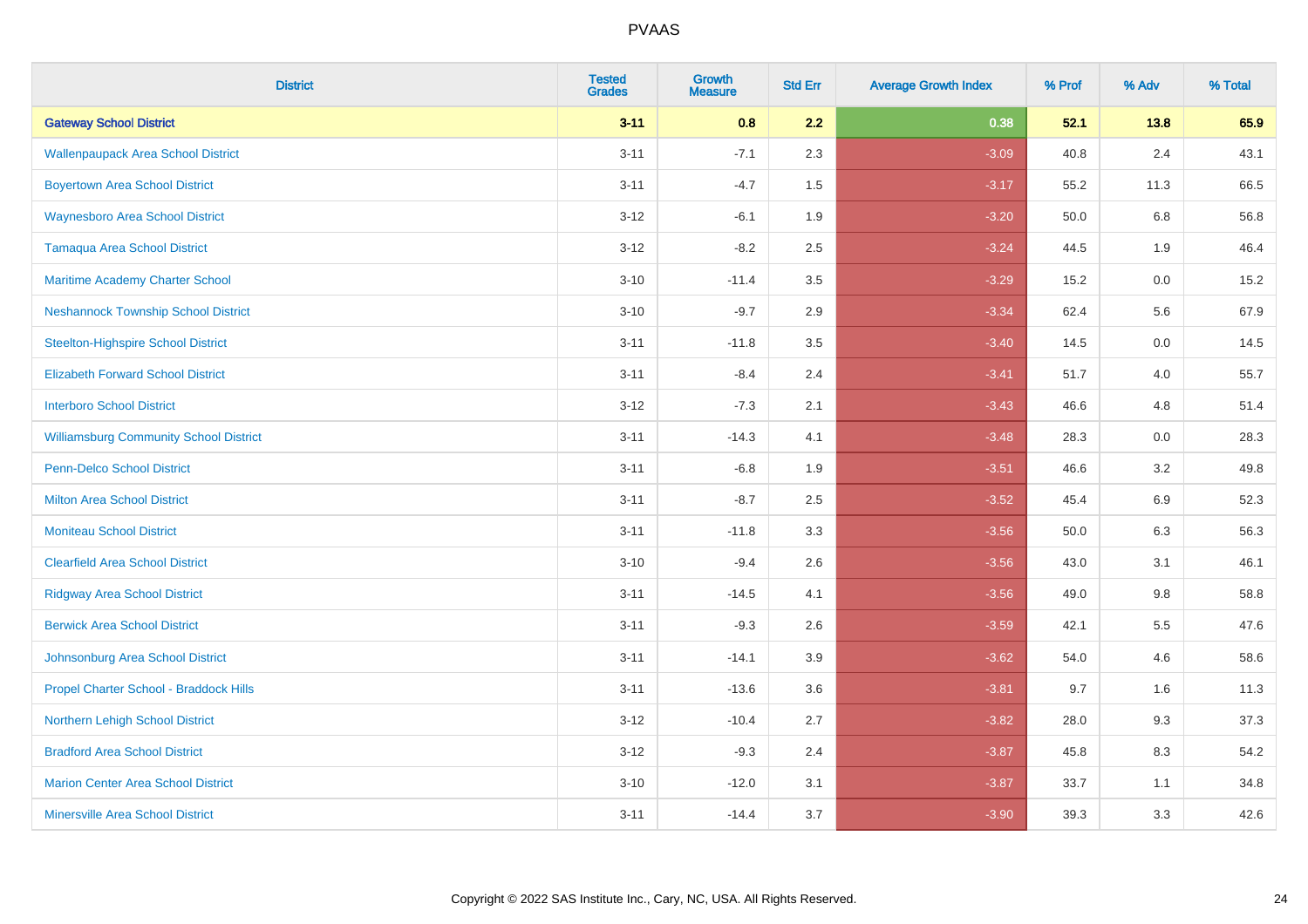| <b>District</b>                                | <b>Tested</b><br><b>Grades</b> | <b>Growth</b><br><b>Measure</b> | <b>Std Err</b> | <b>Average Growth Index</b> | % Prof | % Adv   | % Total |
|------------------------------------------------|--------------------------------|---------------------------------|----------------|-----------------------------|--------|---------|---------|
| <b>Gateway School District</b>                 | $3 - 11$                       | 0.8                             | 2.2            | 0.38                        | 52.1   | 13.8    | 65.9    |
| Southern Huntingdon County School District     | $3 - 11$                       | $-12.9$                         | 3.2            | $-3.98$                     | 32.5   | 2.5     | 35.0    |
| <b>Big Spring School District</b>              | $3 - 11$                       | $-9.8$                          | 2.4            | $-4.00$                     | 38.6   | 8.9     | 47.5    |
| Catasauqua Area School District                | $3 - 12$                       | $-12.1$                         | 3.0            | $-4.00$                     | 36.8   | $7.6\,$ | 44.3    |
| <b>Avonworth School District</b>               | $3 - 10$                       | $-12.6$                         | 3.1            | $-4.01$                     | 59.8   | 4.6     | 64.4    |
| <b>Wellsboro Area School District</b>          | $3 - 11$                       | $-12.4$                         | 3.0            | $-4.11$                     | 49.2   | 11.9    | 61.1    |
| <b>Columbia-Montour AVTS</b>                   | $9 - 10$                       | $-12.5$                         | 3.0            | $-4.16$                     | 22.3   | 0.6     | 22.9    |
| Jefferson County-Dubois AVTS                   | $9 - 11$                       | $-16.2$                         | 3.9            | $-4.16$                     | 23.0   | 0.0     | 23.0    |
| <b>West Mifflin Area School District</b>       | $3 - 12$                       | $-12.3$                         | 2.9            | $-4.22$                     | 39.7   | 10.3    | 50.0    |
| <b>South Park School District</b>              | $3 - 11$                       | $-11.3$                         | 2.7            | $-4.23$                     | 53.5   | 13.7    | 67.3    |
| Southern Tioga School District                 | $3 - 11$                       | $-11.5$                         | 2.7            | $-4.25$                     | 47.8   | 6.4     | 54.3    |
| <b>Butler Area School District</b>             | $3 - 11$                       | $-6.5$                          | 1.5            | $-4.26$                     | 42.5   | 9.4     | 51.9    |
| <b>Lampeter-Strasburg School District</b>      | $3 - 12$                       | $-8.6$                          | 2.0            | $-4.33$                     | 55.1   | 9.8     | 64.8    |
| <b>Annville-Cleona School District</b>         | $3 - 12$                       | $-12.1$                         | 2.7            | $-4.46$                     | 34.9   | $7.8\,$ | 42.6    |
| <b>Penns Manor Area School District</b>        | $3 - 12$                       | $-17.0$                         | 3.7            | $-4.52$                     | 29.7   | 3.1     | 32.8    |
| <b>Riverside Beaver County School District</b> | $3 - 11$                       | $-14.0$                         | 3.0            | $-4.64$                     | 49.4   | 8.8     | 58.2    |
| <b>Frazier School District</b>                 | $3 - 11$                       | $-17.2$                         | 3.7            | $-4.70$                     | 37.1   | 1.6     | 38.7    |
| <b>Tulpehocken Area School District</b>        | $3 - 12$                       | $-13.7$                         | 2.8            | $-4.81$                     | 36.7   | 2.8     | 39.4    |
| <b>Tacony Academy Charter School</b>           | $3 - 11$                       | $-14.7$                         | 3.0            | $-4.82$                     | 22.4   | 1.8     | 24.1    |
| <b>Bucks County Technical High School</b>      | $9 - 10$                       | $-12.0$                         | 2.5            | $-4.84$                     | 35.9   | 3.2     | 39.2    |
| Schuylkill Haven Area School District          | $3 - 11$                       | $-15.3$                         | 3.1            | $-4.87$                     | 49.7   | 2.4     | 52.1    |
| Southern Columbia Area School District         | $3 - 11$                       | $-14.6$                         | 3.0            | $-4.92$                     | 55.0   | 4.0     | 59.0    |
| <b>Titusville Area School District</b>         | $3 - 11$                       | $-13.2$                         | 2.6            | $-4.99$                     | 43.2   | 4.8     | 48.0    |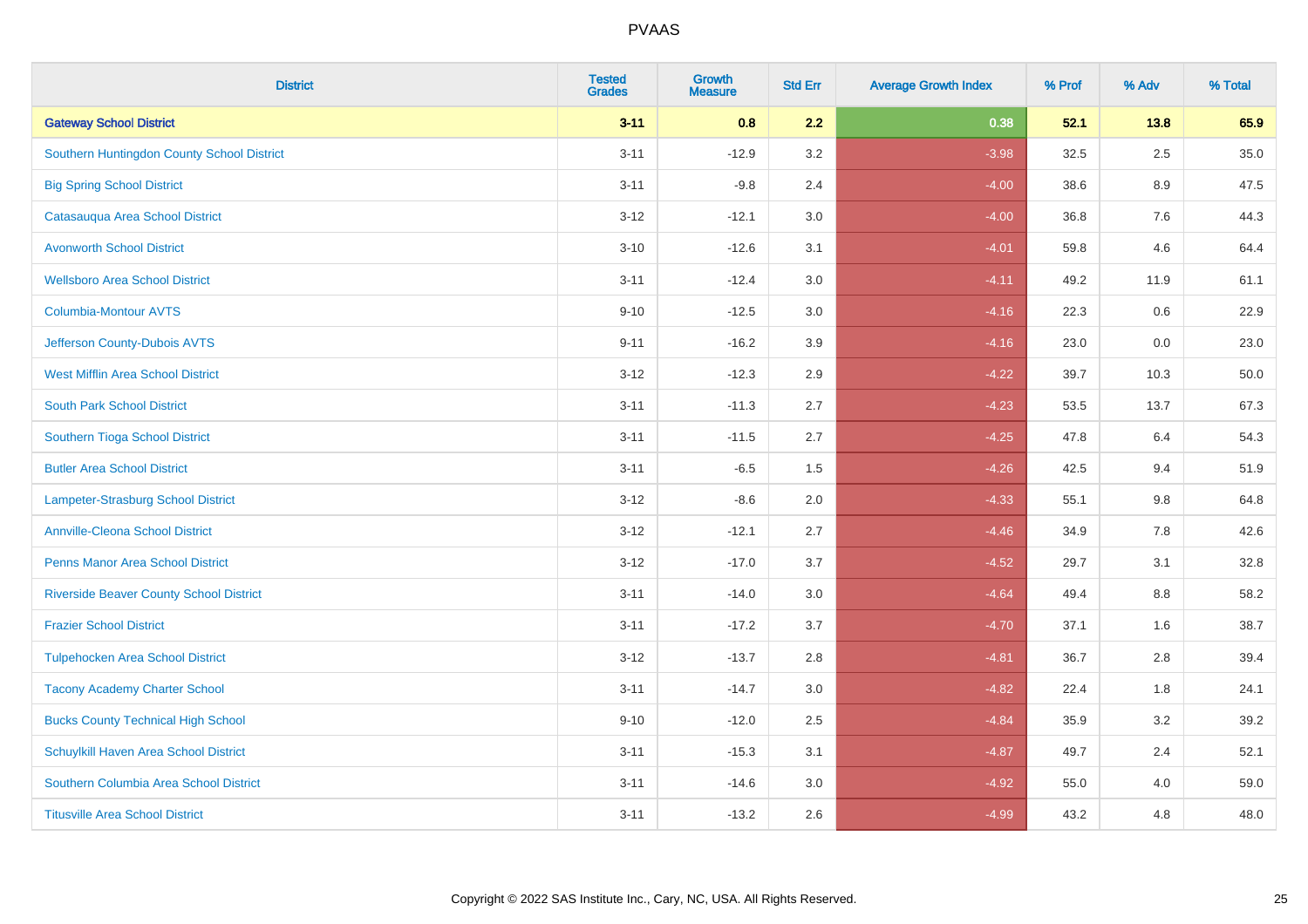| <b>District</b>                              | <b>Tested</b><br><b>Grades</b> | <b>Growth</b><br><b>Measure</b> | <b>Std Err</b> | <b>Average Growth Index</b> | % Prof | % Adv | % Total |
|----------------------------------------------|--------------------------------|---------------------------------|----------------|-----------------------------|--------|-------|---------|
| <b>Gateway School District</b>               | $3 - 11$                       | 0.8                             | 2.2            | 0.38                        | 52.1   | 13.8  | 65.9    |
| <b>Plum Borough School District</b>          | $3 - 11$                       | $-11.3$                         | 2.2            | $-5.19$                     | 51.1   | 9.0   | 60.1    |
| <b>Mastery Charter School - Gratz Campus</b> | $7 - 10$                       | $-23.9$                         | 4.5            | $-5.29$                     | 2.9    | 0.0   | 2.9     |
| <b>Southern Fulton School District</b>       | $3 - 11$                       | $-23.7$                         | 4.4            | $-5.37$                     | 34.2   | 10.5  | 44.7    |
| <b>Exeter Township School District</b>       | $3 - 11$                       | $-10.4$                         | 1.9            | $-5.44$                     | 50.6   | 2.7   | 53.3    |
| <b>Solanco School District</b>               | $3 - 11$                       | $-11.0$                         | 2.0            | $-5.55$                     | 41.6   | 4.5   | 46.1    |
| <b>Springfield Township School District</b>  | $3 - 11$                       | $-18.9$                         | 3.2            | $-5.88$                     | 62.6   | 3.6   | 66.3    |
| <b>Abington School District</b>              | $3 - 10$                       | $-11.5$                         | 1.9            | $-6.00$                     | 56.2   | 11.6  | 67.8    |
| <b>Ringgold School District</b>              | $3 - 11$                       | $-14.7$                         | 2.4            | $-6.04$                     | 41.5   | 7.9   | 49.4    |
| <b>Lawrence County CTC</b>                   | $10 - 11$                      | $-21.7$                         | 3.6            | $-6.05$                     | 19.8   | 0.0   | 19.8    |
| Lackawanna Trail School District             | $3 - 10$                       | $-21.7$                         | 3.5            | $-6.20$                     | 38.5   | 1.5   | 40.0    |
| Mifflinburg Area School District             | $3 - 11$                       | $-15.8$                         | 2.5            | $-6.30$                     | 42.4   | 4.0   | 46.4    |
| <b>Curwensville Area School District</b>     | $3 - 11$                       | $-27.9$                         | 4.1            | $-6.72$                     | 42.5   | 4.1   | 46.6    |
| <b>Bristol Township School District</b>      | $3 - 11$                       | $-13.9$                         | 2.0            | $-7.05$                     | 31.0   | 3.7   | 34.7    |
| <b>Northwestern School District</b>          | $3 - 11$                       | $-24.9$                         | 3.5            | $-7.13$                     | 42.6   | 2.9   | 45.6    |
| <b>Chambersburg Area School District</b>     | $3 - 11$                       | $-9.5$                          | 1.3            | $-7.20$                     | 42.7   | 8.6   | 51.4    |
| Philipsburg-Osceola Area School District     | $3 - 11$                       | $-24.8$                         | 3.3            | $-7.43$                     | 19.7   | 2.6   | 22.4    |
| Hatboro-Horsham School District              | $3 - 11$                       | $-12.8$                         | 1.7            | $-7.47$                     | 45.6   | 7.2   | 52.8    |
| <b>Owen J Roberts School District</b>        | $3 - 11$                       | $-12.3$                         | 1.6            | $-7.61$                     | 57.0   | 11.9  | 69.0    |
| Norristown Area School District              | $3 - 12$                       | $-12.8$                         | 1.6            | $-7.98$                     | 23.5   | 2.3   | 25.7    |
| <b>West Side CTC</b>                         | $9 - 10$                       | $-37.4$                         | 4.3            | $-8.64$                     | 8.8    | 0.0   | 8.8     |
| <b>Shikellamy School District</b>            | $3 - 10$                       | $-22.3$                         | 2.5            | $-8.92$                     | 33.3   | 6.1   | 39.5    |
| <b>Erie City School District</b>             | $3 - 12$                       | $-14.5$                         | 1.6            | $-9.26$                     | 25.4   | 3.0   | 28.4    |